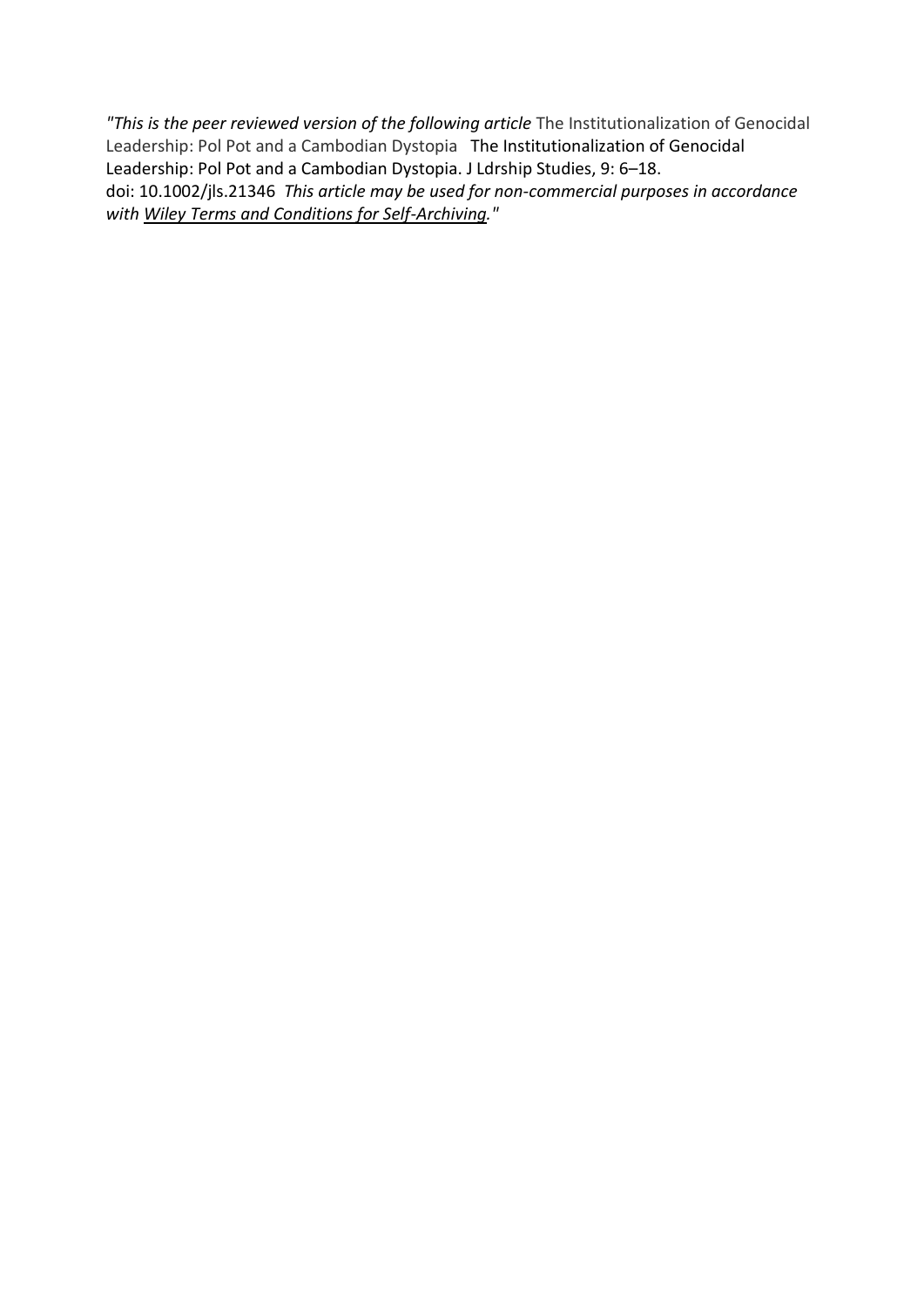# **THE INSTITUTIONALIZATION OF GENOCIDAL LEADERSHIP:**

# **POL POT AND A CAMBODIAN DYSTOPIA**<sup>1</sup>

**Miguel Pina e Cunha,** PhD

Nova School of Business and Economics

Universidade Nova de Lisboa

Rua Marquês dee Fronteira, 20, 1099-038 Lisboa; Portugal

Phone: +351 213822700

mpc@novasbe.pt

#### **Arménio Rego,** PhD

Universidade de Aveiro, Aveiro

#### *and*

Business Research Unit, Instituto Universitário de Lisboa, (ISCTE-IUL)

Campus de Santiago, 3810-193 Aveiro, Portugal

Phone: +351 234 370 361

armenio.rego@ua.pt

**Stewart Clegg,** PhD

University of Technology, Sydney

15 BroadwayDr Chau Chak Wing Building,

Ultimo NSW 2007, Australia

Phone: [61 2 9514 2000](javascript:void(0))

s.clegg@uts.edu.au

<sup>1</sup> Miguel Pina e Cunha gratefully acknowledges support from Nova Forum. We write this paper with our deep respect for the memories of the victims of the Cambodian genocide.

1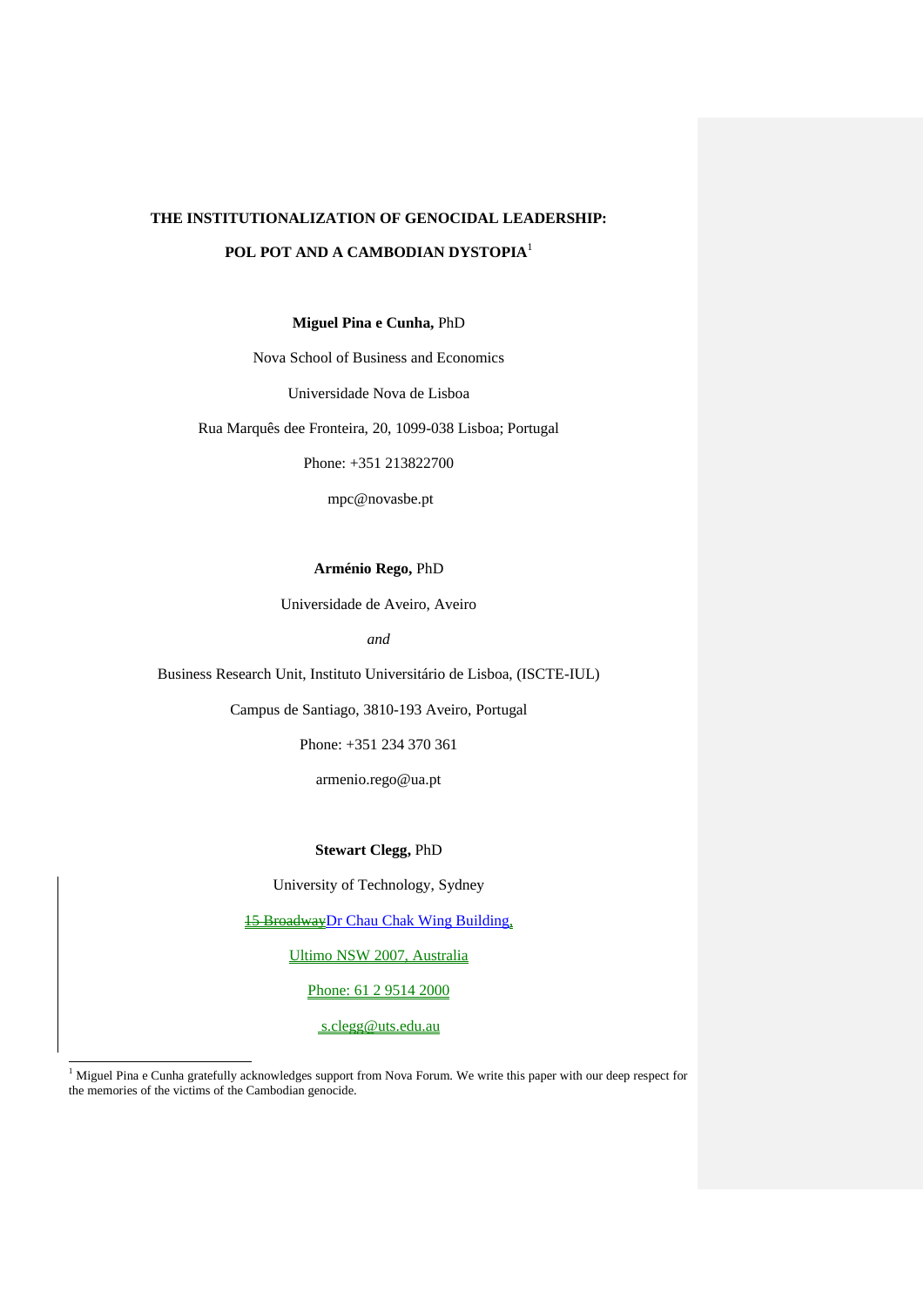#### and

Nova School of Business and Economics Universidade Nova de Lisboa Ultimo NSW 2007, Australia Phone: [61 2 9514 2000](javascript:void(0)) s.clegg@uts.edu.au

#### **Abstract**

We define misleadership as leadership process involving a complex interplay of leader, follower, and situational elements, inscribing a vicious circle of intensifying dysfunctional action. It is tempting to see misleadership as the result of the madness of one leader. It is also misleading. Leadership research has been insufficiently attentive to misleadership and, in particularly, to the one of the most extreme forms of misleadership factors intervening resulting in genocidal processes. We discuss the antecedents and the rule of the Khmer Rouge regime in Cambodia in the 1970s as an extreme case of misleadership. We seek to derive some lessons from the Polpotist dystopia as well as reflect on possible contra-strategies. In particular, we suggest that it is necessary to distinguish measures for social change that are admissible and positive, from negative utopian visions that are negative, inadmissible and facilitative of evil leadership.

Keywords: leadership; misleadership; evil leadership; genocide; Pol Pot; Khmer Rouge; utopia

**Short bios**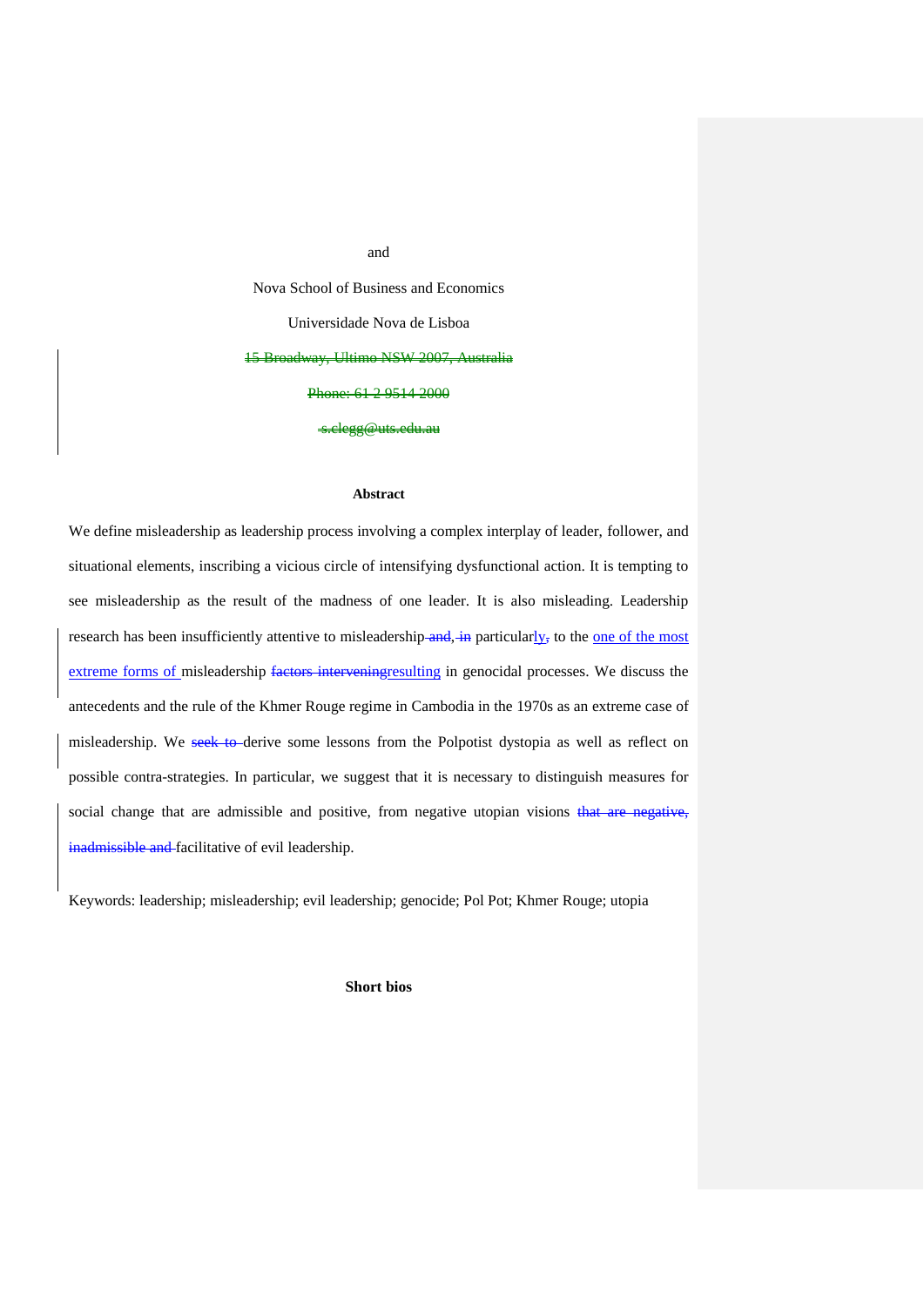**Miguel Pina e Cunha.** Professor of Organization Studies at Nova School of Business and Economics (PhD, Tilburg University, 1998). His research has been published in journals such as the *Academy of Management Review, Applied Psychology: An International Review, Human Relations, Journal of Applied Behavioral Science, Journal of Management Studies, Organization*, and *Organization Studies*, among others. He is interested in positive and toxic leadership and in emergent processes in organizations.

**Stewart R. Clegg**. Research Professor at the University of Technology (PhD, Bradford University, 1974), Sydney, Executive Director of the Centre for Management and Organization Studies Research, and a Visiting Professor at Nova School of Business and Economics. His research is driven by a fascination with power and theorizing. Stewart is a prolific writer and is the author or editor of a number of books, including *Fframeworks of Power* (Sage, 1989), *The Sage Handbook of Organization* Studies (2nd ed., 2006), and *The Sage Handbook of Power* (2009)

**Arménio Rego.** Associate Professor at the Universidade de Aveiro (PhD from ISCTE-IUL, 2000) and published in journals such as Applied Psychology: An International Review, Human Relations, Journal of Business Ethics, Journal of Business Research, and The Leadership Quarterly. His research deals with positive organizational behavior. He is the lead author of *"The virtues of leadership: Contemporary challenge for global managers"* (with A. Rego and S. Clegg, Oxford University Press, 2012).

Miguel Cunha gratefully acknowledges support from Nova Forum.



**Formatted:** Font: Italic

**Formatted:** Font: Italic **Formatted:** Font: Italic **Formatted:** Font: Italic

**Formatted:** Font: Italic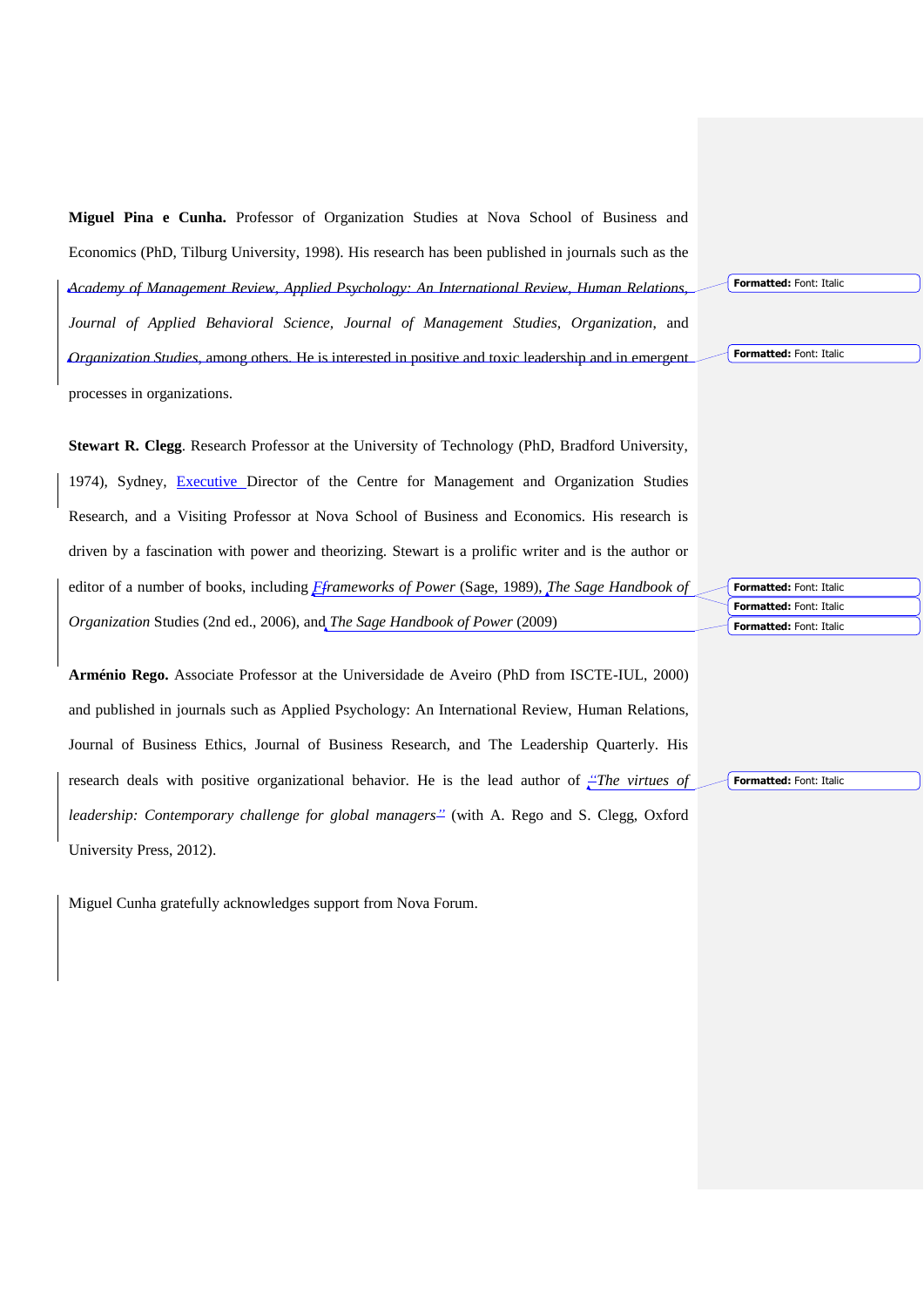# **THE INSTITUTIONALIZATION OF GENOCIDAL LEADERSHIP:**

## **POL POT AND A CAMBODIAN DYSTOPIA**

**Comment [A1]:** NO ABSTRACT

Leadership, as largely portrayed in the organization and management literatures, is represented as a fundamentally positive process. Gini and Green (2012), however, observe that leadership sometimes unfolds in such a way that it ends up being best described as "misleadership", as something that it would be misleading to term "leadership". A similar perspective is assumed by Perruci and McManus (2013, p. 50) when stating that "immoral – evil – goals, by definition do not fall under the leadership category." Some researchers distinguish possible types of destructive leadership behavior. Aasland, Skogstad, Notelaers, Nielsen, and Einarsen (2010), for example, concluded that leadership behavior that is destructive rather than constructive is a prevalent phenomenon rather than an anomaly, with tyrannical leadership being the rarest form of destructive behavior (distinguishing different types of "destructive leadership" in Einarsen, Aasland, & Skogstad, 2007). The fact that democratic governing structures now prevail in the West (Brill & Sloan, 2011) should not obscure the fact that non-democratic forms of leadership and governance are still common elsewhere, sometimes producing extreme results.

The article considers one specific type of tyrannical leadership based upon the use of genocidal terror as a tool of power by discussing the conditions that favored the emergence of genocidal leadership in Cambodia in the 1970s and through analysis of the underlying rationality of genocide in the case of Pol Pot and "Pol Potism" (1975-1979; the Appendix summarizes some key chronological moments of Pol Pot and Pol Potism). Rithy Panh, the Cambodian filmmaker who witnessed the Khmer Rouge years, characterized Pol Pot as a case of genocidal leadership of a regime defined by violence and purity (see Gini & Green 2012). The statistics are stark. Short (2004) suggests that 1.7 million people died as a consequence of the policies imposed between 1975 and the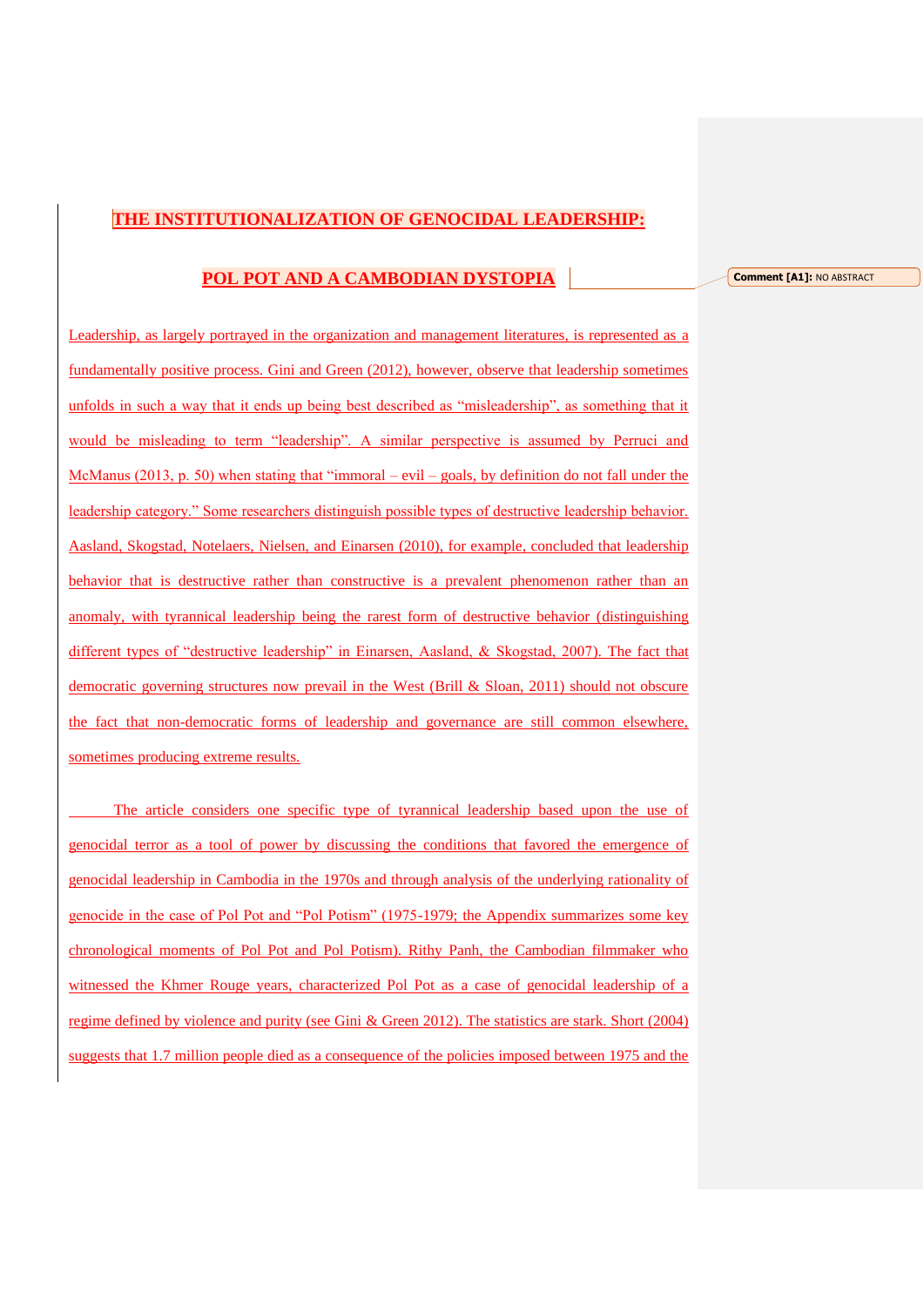beginning of 1979 by the Khmer Rouge, people who were victims of execution, starvation, and extreme exhaustion. Such a case represented far more than an example of bad leadership: at an institutional level, it was extremely destructive normalized social practice. Using genocide as a power tool (Cunha, Clegg, Rego, & Gabriel, 2014) and normalizing it in a society may be an extreme, but it is not unusual. Genocide is not a rare event: since Kampuchea there have been many cases, the most recent being the emergence of the Islamic State in Iraq and Syria (ISIS; "poor in offering a lifestyle that most people find attractive" (…) but "strong in spiritual purity"; Brooks, 2014) waging genocide on non-Sunni believers.

The persistence of institutionalized genocidal processes and evil leaders justifies research on a topic that is prevalent and tragic from a human perspective (Goldhagen, 2009). Genocide ("a crime with the intention to destroy, in whole or in part, a national, ethnic, racial, or religious group"; Volhardt & Bilewicz, 2013, p. 1), is a highly organized process, knowledge of which is necessary to understand why people organize themselves around evil, inhuman visions and follow malign leaders (Owens, Su, & Snow, 2013). Processes involving categorizations that divide people into the worthy and the unworthy on the basis of some marker, usually premised on some permutation of ethnic, linguistic or religious identity, are at the core of genocidal programs. The killings in Kampuchea resulted from categorical distinction based on political ideology. Others have taken place based on distinctions between different religious ideologies; for example, in the former Yugoslavia; on ethnic or tribal distinctions, as in Rwanda; more recently, they have been institutionalized on the basis of a mixture of clan, religious and political distinctions in the Middle East, overlain by gender discrimination in which males are killed and younger women seized for sexual purposes. In many cases, such as Nazi Germany, Northern Ireland and the Middle East, the categorical distinctions are historically institutionalized. In the Kampuchean case, the categorical distinctions were freshly minted by the leadership and had no root in a deeply embedded sense of historic grievance.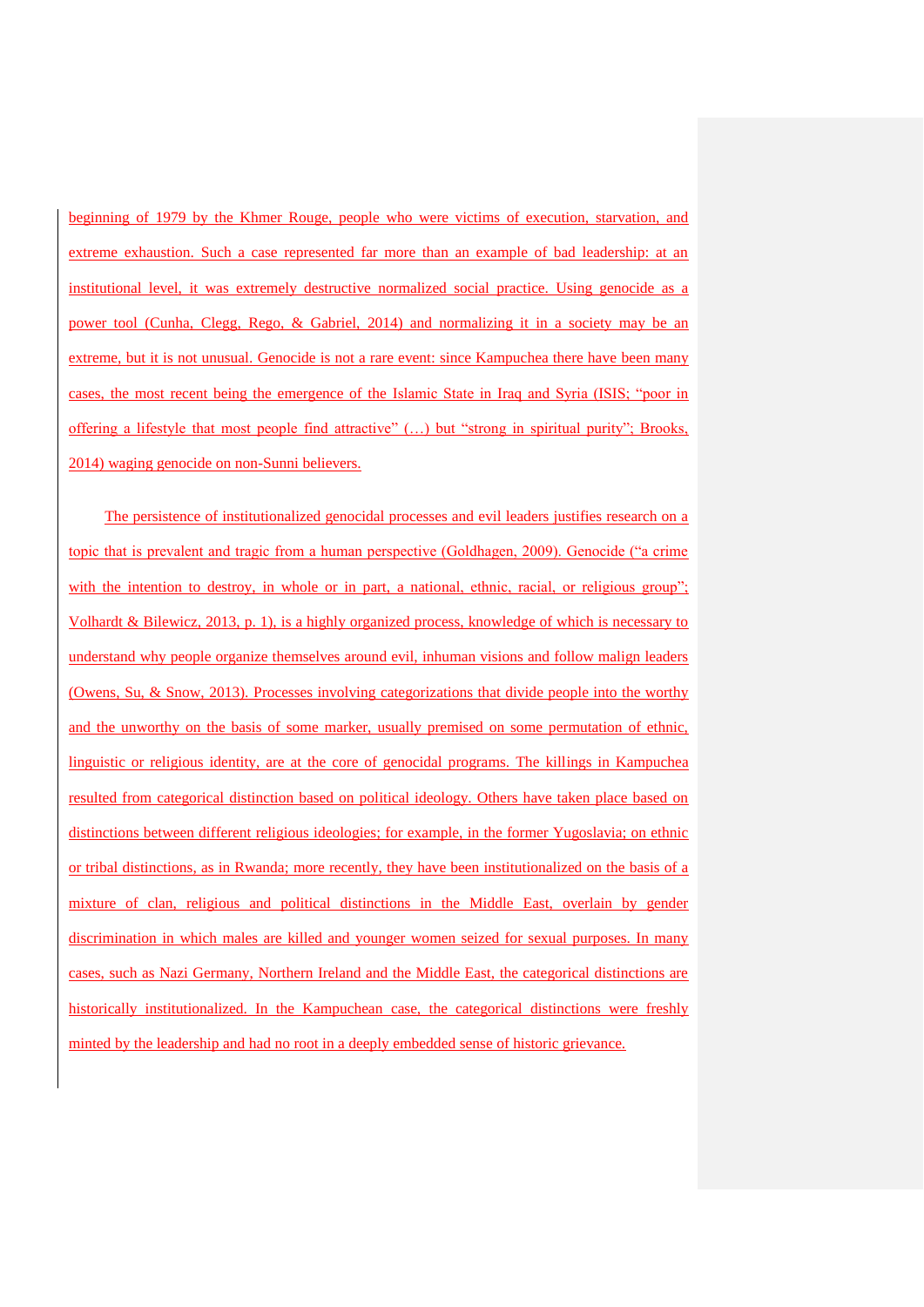The genocide process is saturated with leadership. Leaders invoke a vision of a world purged of impurity using categorizations that distinguish different courses of treatment for different types of people. Typically, leaders seek to invoke a vision based on belief in an overwhelmingly teleological purpose, often historically justified by reference to the site of specific schisms, battles and grievances. To implement the vision followers need to be mobilized; hence, genocide is a complex and ongoing activity, rather than an irrational explosion of violence. Where there is no historical foundation in schism, battles, ethnicity, religion or language, then considerable leadership work is required to institutionalize the necessity of killing the stigmatized. Given the complexity of the process, analysis of the leadership component involved in novel founding, leading and organizing genocide seems necessary. Nonetheless, the organization and management studies community, with limited exceptions, has been mostly silent about the tragedy of genocidal leadership under circumstances of either historical or contemporary institutionalization (Stokes & Gabriel, 2010). Such a silence is odd, for, as several authors have suggested (Burnette, Pollack & Forsyth, 2011; Flyvbjerg, 2006), a great deal can be learned from "extreme cases".

Pol Pot's regime is an extreme "extreme case" and in this article the leadership aspects involved in the Cambodian genocide are the topic for analysis. The paper starts with a methodological note and then organizes the discussion in a narrative sequence comprising two major parts. First, it discusses how genocidal leadership emerges. It asks: what are the conditions that turn terror into political possibility? Second, it focuses on the practice of genocidal leadership once power relations are established to implement its rule more widely. It asks: how do leaders accomplish evil? The paper indicates what needs to be considered in terms of anticipating the potential of evil contained in leadership action on the assumption that any partial explanation for the emergence of genocidal leadership is best built from paradigmatically extreme cases.

## **Methodological Note**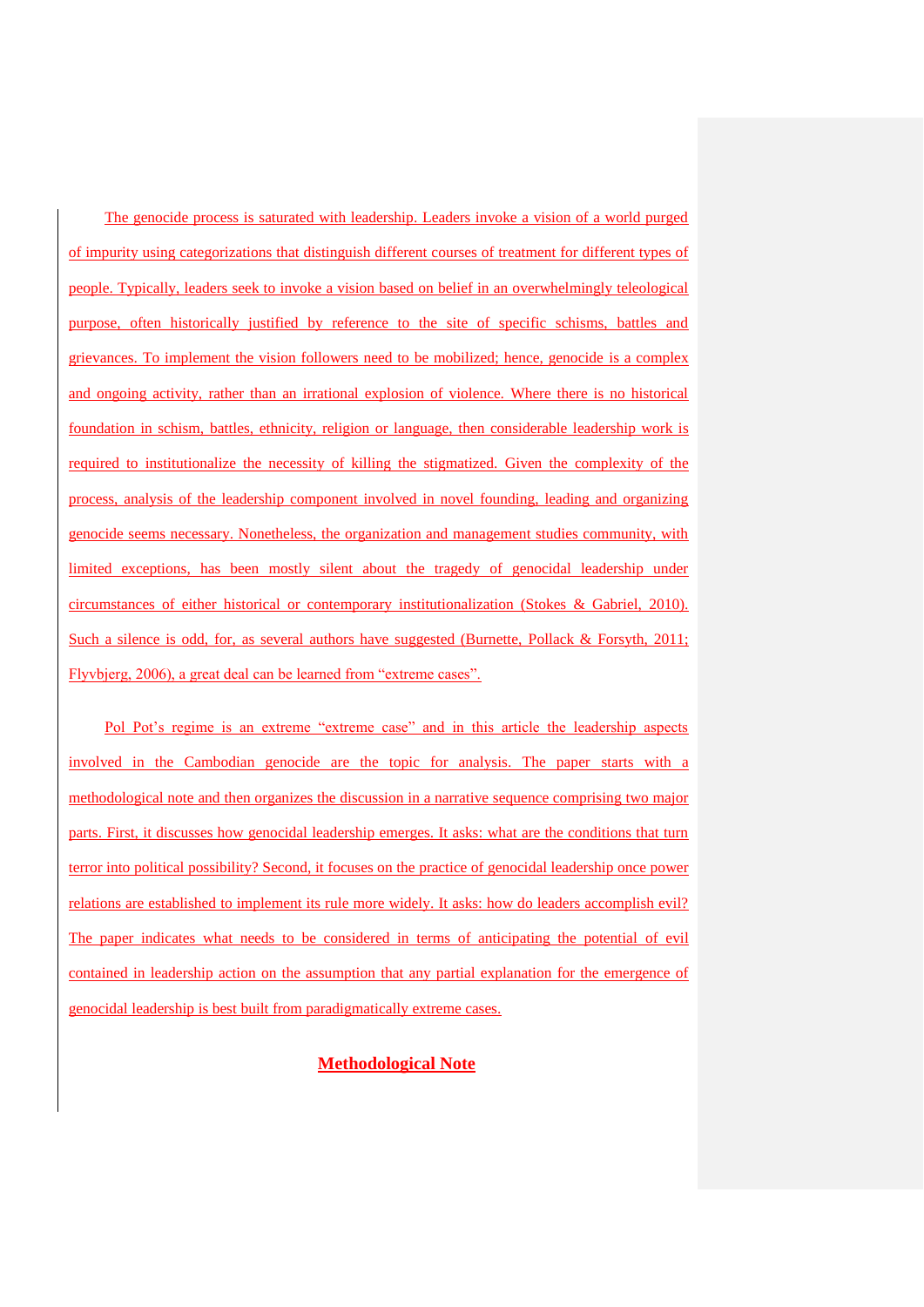**Formatted:** Underline color: Auto

The case of Cambodia in the Khmer Rouge period presents a historically embedded case study with extreme traits (Flyvbjerg, 2006), rendering characteristics of the genocidal process highly transparent. A combination of data collection methods was used to explore inductively the emergence of genocidal leadership in Cambodia, a country that had not suffered from internal division so much as from overbearing neighbors and conquerors. The present article is based on the analysis of a diversity of data sources, in order to obtain a balanced and multi-perspectival account of process, including historical analyses, memoirs, and testimonials. The analysis of data proceeds in two stages. In stage 1, the process of institutionalization of leadership is bracketed into two key periods: *emergence* and *rule*. In step 2, the major dimensions characterizing these periods are subsequently analyzed in order to extract information about how evil leadership emerges. These two periods are examined after a brief overview of Pol Pot's Cambodia, which sets the context for the case.

# **Pol Pot and the Khmer Rouge: An Overview**

The Khmer Rouge, a Maoist-inspired politico-military movement, was the final victor in a civil war that erupted in the geopolitically unstable region of Southeast Asia in the 1970s. Cambodia was caught in the political vortex of the Vietnam War, where the realpolitik of the major powers, namely China, US, and the USSR fought for supremacy. During the Vietnam War, the United States Air Force (USAF) dropped 2,756,941 tons of ordinances on Cambodian territory in an attempt to disrupt Viet Cong supply lines – making Cambodia probably the most heavily bombed country in history (Owen & Kiernan, 2006). As a result of the bombings, 600,000 Cambodians perished. The Khmer Rouge, in the context of this destruction, mobilized support from the peasant segments of the Cambodian population. Against the backdrop of devastation (a map of the bombing is presented by Owen and Kiernan [2006]) and in a context of corruption, poverty, and institutional decay, the Khmer Rouge presented themselves as a political movement that could rebuild the nation through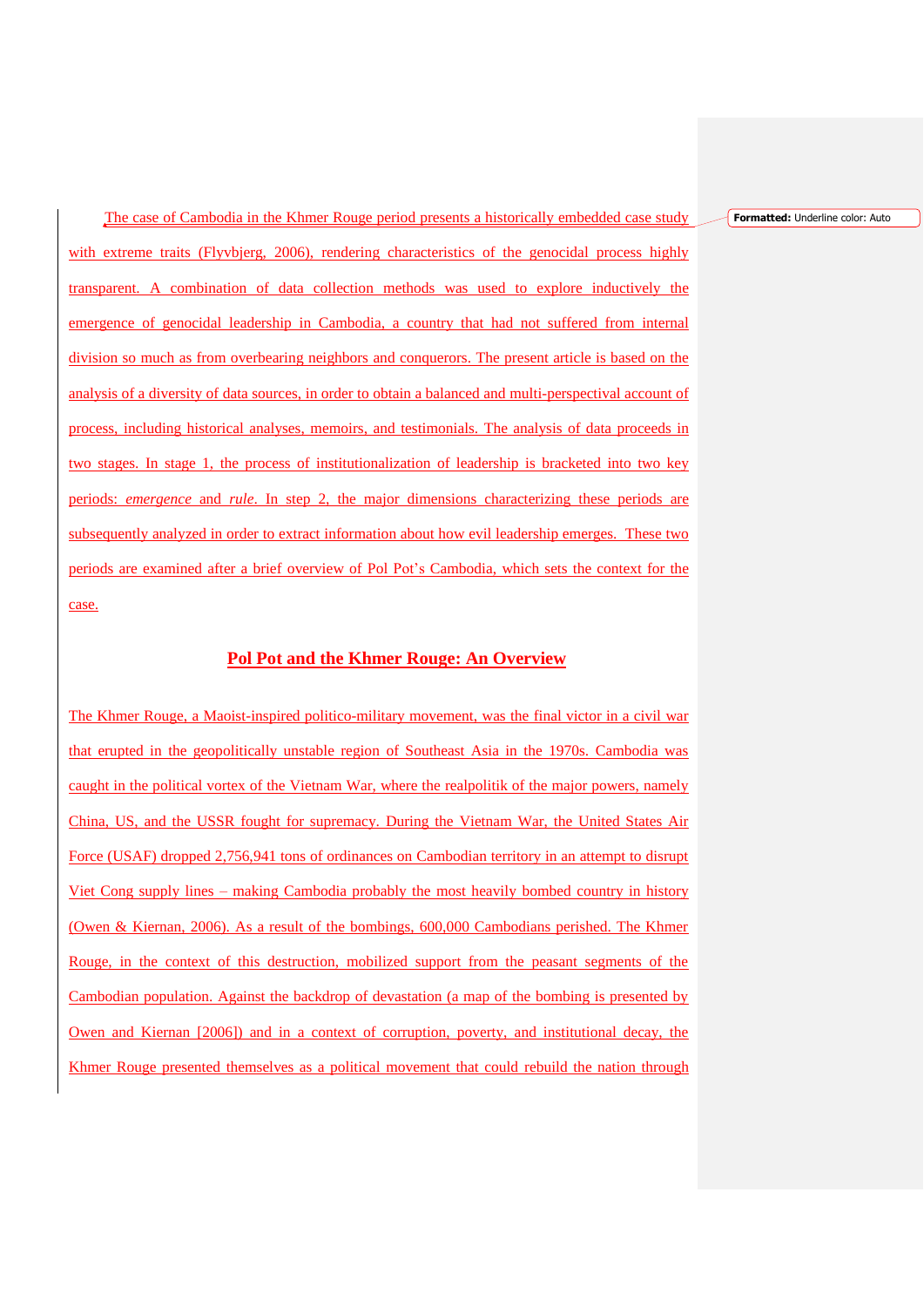revolutionary action. With Chinese and, initially, Vietnamese support, the Khmer Rouge seized Phnom Penh on April 1, 1975, after the fall of the government of Lon Nol, during the final days of American involvement in Vietnam.

The Khmer Rouge (Red Khmer), the label created by Prince Sihanouk to describe the Communist Party of Kampuchea (CPK), were led by a clique of French educated Cambodian intellectuals, familiar with Communist ideals. They sought to create a utopian autarchic society: a self-sufficient agrarian, egalitarian, anti-professional, anti-technology and primitive communist paradise unlike any other actually existing society on the planet (Kiernan, 2008). As Mohr (2013) explains the process, the leadership presented a moral façade cast in the light of revolutionary zeal to the impoverished masses. The revolutionary process the Khmer Rouge unleashed engaged the nation in a vicious circle of radicalism never before witnessed: even the Maoist Chinese, in the latter stages of the Cultural Revolution, came to represent the Kampuchean project as excessively radical.

To implement the Kampuchean revolution, the pillars of the old world were erased in order to institutionalize a utopian vision of a collectivist future. Families were disbanded. Meals were turned into communal events. Buddhism was forbidden. Political cells replaced community villages organized around collective work projects imposed top-down by Ângkar, the panoptical *Organization*. Democratic Kampuchea (DK) was, in summary, intended to be a classless society dominated by those designated by the Khmer Rouge as the "old people", the peasants. Money would cease to circulate, markets would not exist and educational activities were to be replaced by political indoctrination. "Political incorrectness", in whatever forms, would be eradicated and the politically correct DK line was established everywhere for everything. The new Kampuchea would be a wholly new form of social organization (Kiernan, 2008).

## **Genocidal leadership: Emergence (1970-1974)**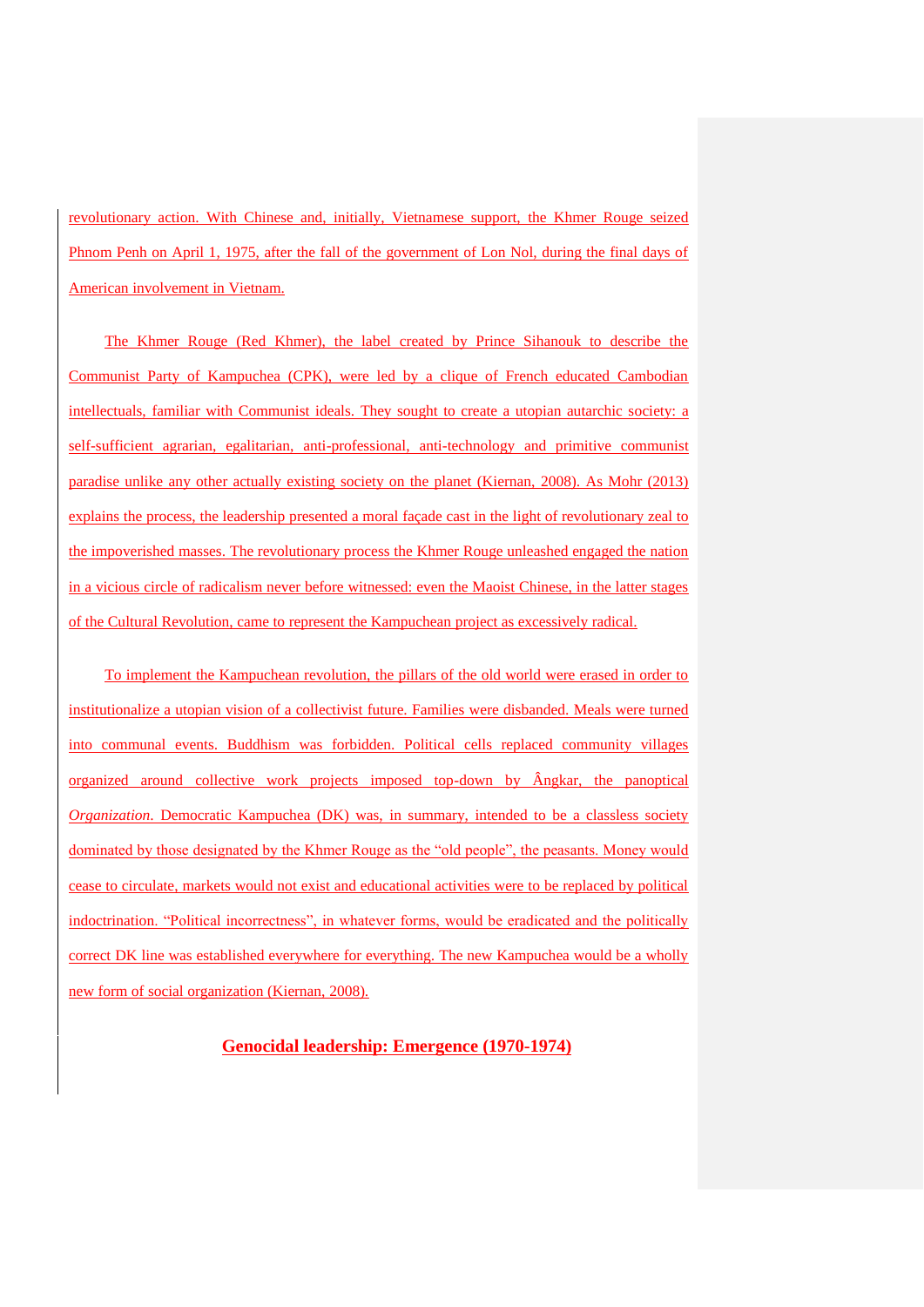While evil forms of leadership can be perceived as a form of projection by an innately evil person, such a representation would almost certainly be an oversimplification of reality. Undoubtedly, there is an element of individual projection but evil leadership also entails complex institutional processes of which leaders are only a part. In the case of the Khmer Rouge, three elements played critical roles in the ascension to power: *attraction, resistance born of shared hardship,* and *alliance*.

#### **ATTRACTION**

Attraction can be a result of either push or pull factors: some things push attractors together while others pull them together. In the Khmer case, the push factors were associated with corrupt government and the American bombings, while the pull factor was Khmer Rouge ideology. The Khmer Rouge movement was the most active oppositional force against the corrupt government and the American attacks. The Khmer Rouge leadership offered a vision and a viable alternative to powerlessness through opening a path for action that framed their actions in the terms of a new ideology, one aiming to create an entirely new society, one purged of injustice and lack of opportunities for the impoverished and immiserated peasantry. The appeal was not entirely ideological, as it fed on the resentments of those excluded from the small numbers of people that enjoyed a bourgeois life: the rebel army offered a practical livelihood for those with little in the way of resources.

External push factors also played an important role in the emergence of the Khmer Rouge leadership. American bombings had a pivotal role in the history of the movement, pushing the peasantry towards the Khmer Rouge cause as one that was resolutely anti-American. The Khmer Rouge started their final ascent to power during the Vietnam War and the carpet-bombing of their territory. In domestic politics, the Khmer Rouge mobilized against the corrupt government of Lon Nol, who had declared the Kingdom of Cambodia a Republic in 1970. Lon Nol's regime was characterized by authoritarian rule, corruption, violence, executions and disappearances. As Lon Nol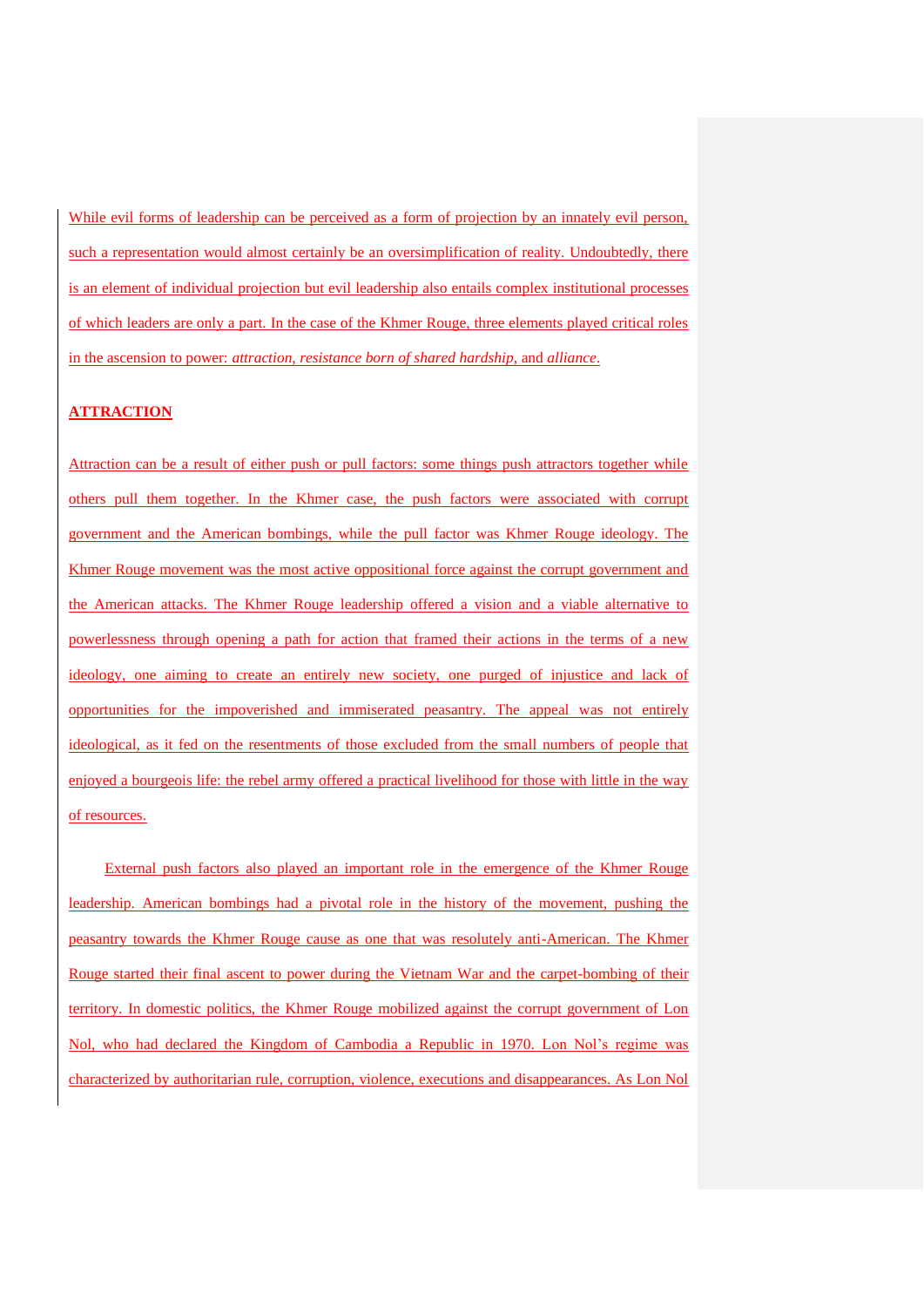sought to restore Cambodia's sovereignty in its eastern regions, where Vietnamese communists had established base camps and supply trails, the regime came to rely increasingly on large quantities of American aid, with the people caught between the viciousness of an increasingly erratic, weak and corrupt state and the ordinance of a lethal foreign power. Opposition to the USA and to Lon Nol fused. As the US Air Force attacked Laos and Cambodian areas in an attempt to destroy Vietnamese troops hiding in the jungle, it created an unexpected effect: habitat destruction led many people to flee and join the ranks of the Khmer Rouge. The push, avoiding the carpet-bombing, combined with the pull of the promise contained in the Khmer Rouge ideology of a land cleansed of a decadent and corrupt ruling class.

#### **RESISTANCE BORN OF SHARED HARDSHIP**

The Khmer Rouge was a jungle-based guerrilla movement. Life in the jungle was hard and precarious. The movement was clandestine and its members lived in the Cambodian jungles for years. In the clandestine phase, the movement started to stabilize and reproduce an ideology, a vision, work routines and other institutional processes. The development of oppression depends upon institutionalized work (see Martí & Fernandez, 2013). The experience of hardship and resistance molded the membership and was used to imprint the youthful members with the idea that their mission would put an end to an era of generalized injustice and oppression. As a measure of the hardships, one young Khmer Rouge soldier recalls, "In Ta Khmau, comrades ate even cockroaches to survive" (Ea & Sorya, 2001, p. 19). Surviving these hardships transformed the movement into an important political presence in a period when the institutional landscape in Cambodia was imploding. The Khmer Rouge emerged as the major opposition group to General Lon Nol's government, shifting from being a relatively minor contender into the most consistent political alternative to the regime. Persistence in face of a very hostile environment was critical in the rise to power. While the management and organizational literatures tend to explain success through strategic factors, such as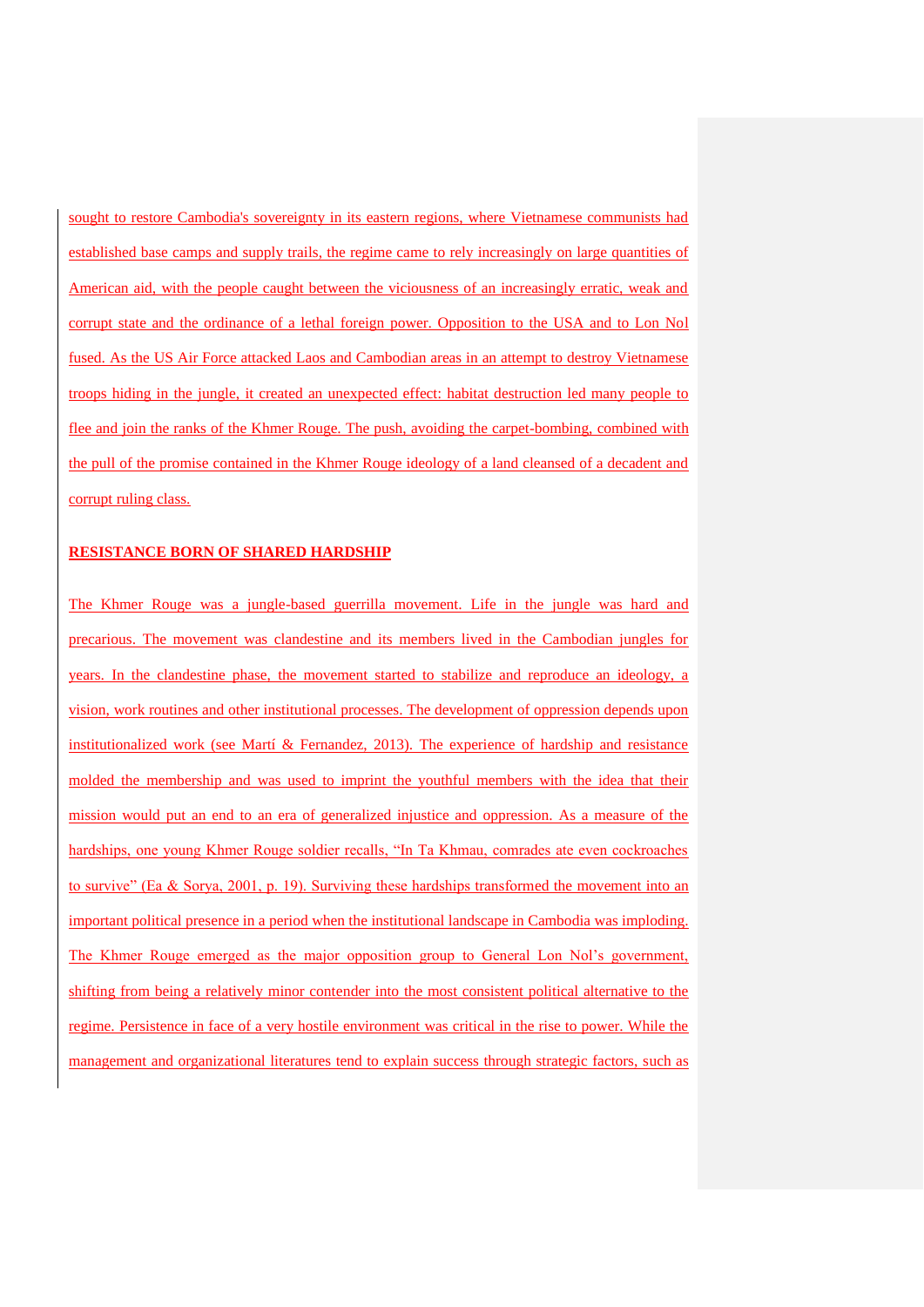capabilities, resources and contextual structure, the case shows that strategy is not enough: persistence may be a form of strategic validation. If one group survives where all others fail, then it must have some strength that others lack. Endurance came first; strategy was second.

## **ALLIANCES**

The Khmer Rouge was initially a small player in Cambodian politics. Its ascent resulted from a combination of ideological fervor meeting unpredictable contingencies, led by the "Upper Brothers", (as the Khmer Rouge designated the leadership). The contingencies were the corruption of the Lol Non regime and its urban bourgeois associations, together with the intense USAF bombing. These factors would have been insufficient without alliance building. The Khmer Rouge initially secured support from Vietnam via the Communist Party of Indochina. Later, consumed by historical distrust between Cambodia and Vietnam, the alliance broke and the Chinese became the Khmer Rouge's main supporters. Chinese backing was critical to a geopolitical conflict involving the major world powers (the Soviets aligned with North Vietnam, and the US backed South Vietnam).

It is difficult to explain evil leadership as the result of the malignity of one leader. Pol Potism was much bigger and much deeper than Pol Pot, the individual. Ben Kiernan, founding director of Yale's Cambodian Genocide Program, explains that Pol Pot returned from China in 1970 in order to command preparations for full-scale revolt (Kiernan, 2004). To some extent, Pol Pot was an outcome of contingent circumstance, a pawn in the game of history being made by other leaders in several parts of the world: (a) Lyndon Johnson and Richard Nixon in the United States, trying to stop "dominoes" of East Asia from falling into communist hands; (b) the nationalist struggle with socialist characters of Ho Chi Minh in Vietnam; (c) the Gang of Four and Mao in China, with the Cultural Revolution. Proximity to the Chinese communists was crucial. Even after the fall of Phnom Pen to the Vietnamese invaders in January 1979, a core group led by Pol Pot found refuge in the Thai-Cambodia border, making occasional visits to China. Particularly influenced by the continuous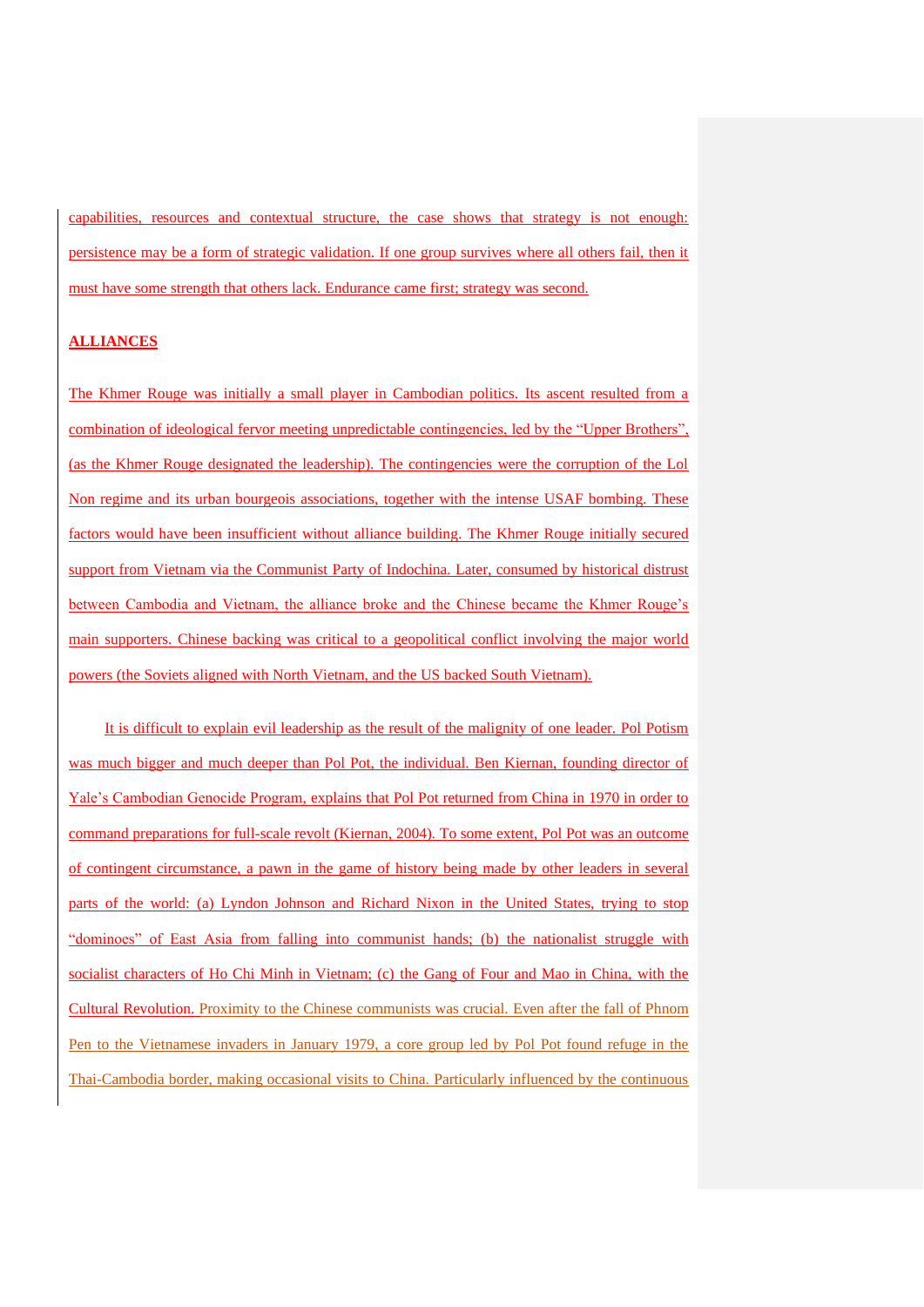struggle and permanent revolutionary philosophy of Maoism, with its valorization of the peasantry and class war on the bourgeoisie, the Khmer Rouge regime was not an ideological outlier but a variant of Southeast Asian communism

#### **Genocidal leadership: Democratic Kampuchea (1975-1979)**

Once in power, the Khmer Rouge founded their rule around three pillars: a *utopian vision, the creation of a totalitarian space aligned with the vision,* and *the abundant use of terror to enforce the vision*. These three processes are explained next.

#### **UTOPIA/DYSTOPIA**

The egalitarian paradise envisaged in the jungle, which justified the hardship and struggle, formed the central ideology of the Khmer Rouge. The Khmer Rouge utopia was to be one in which the evils and miseries of feudal expropriation of the land and exploitation of the peasantry, supported by a venal urban elite, would be substituted by peace, harmony and happiness, via the subordination of all traces of bourgeois individualism to the collective will. The Khmer Rouge and its following of Cambodians were drawn largely from rural areas (those who were categorized as "base" people, in opposition to the urban and "inferior" new people) and comprised a collective characterized by a deep sense of the humiliation inflicted on them by the recent Cambodian state and its bourgeois society that both fed into and was exacerbated by Khmer Rouge ideological training. Their vision promised a solution, a "cure" for their state and society's ills. The cure was drastic: to re-educate the class enemies that oppressed them through living as the peasants did so that they shared the common people's conditions, or through their elimination by legal process. It was assumed that the consequences of re-education and legal elimination would "eradicate" the problem of bourgeois domination. DK thus sought to found a utopia whose foundations rested upon an ideology of purity. It was meant to create "The cleanest, most fair society ever known in our history" (Hinton, 2005, p.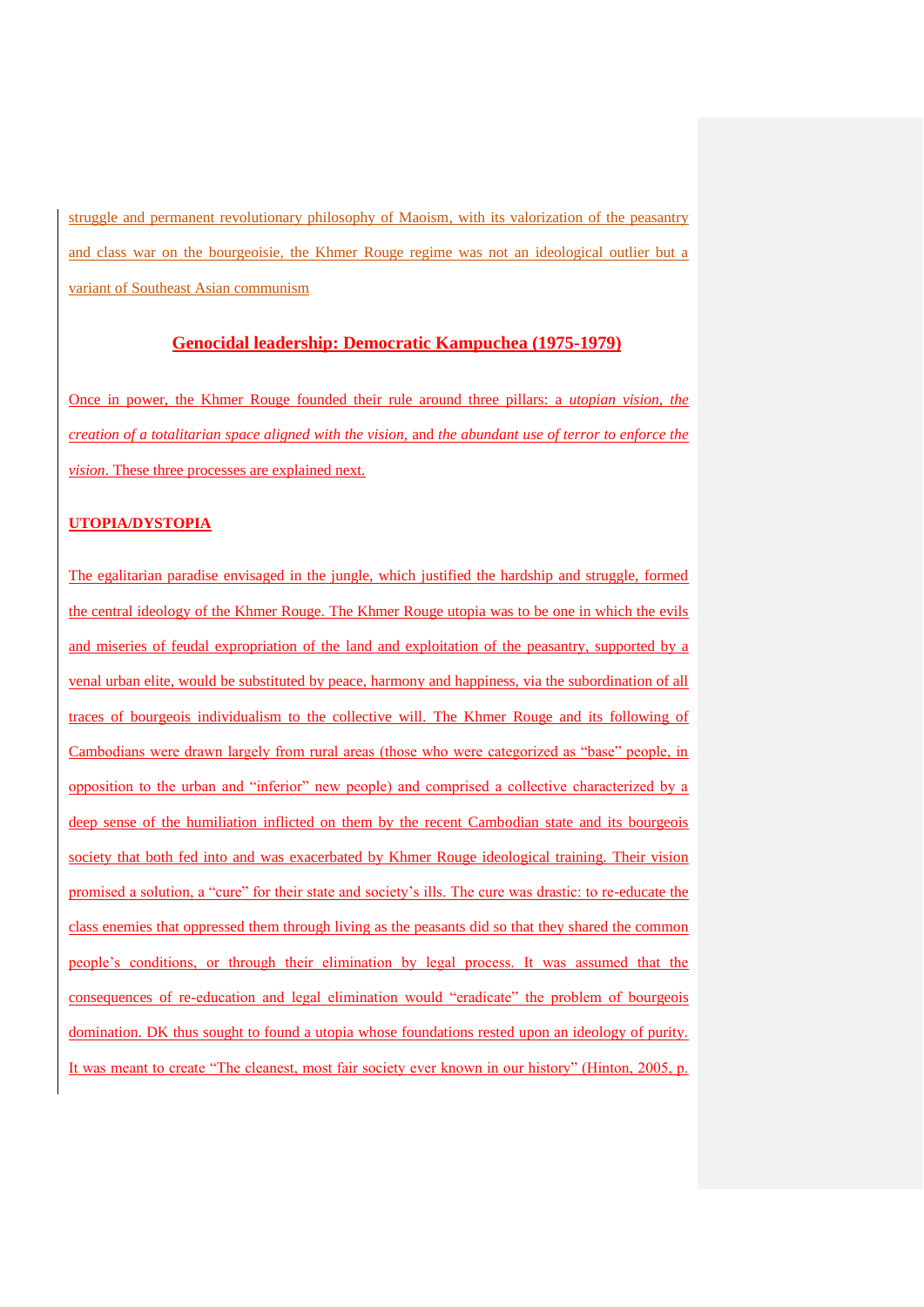8). In the case of DK, utopia rapidly revealed its dystopian face, creating a society describable as a prison without walls, an extreme totalitarian state, whose contours are explained next.

## **TOTALITARIANISM**

The agrarian paradise promised by the leadership of the CPK amounted to little more than a gigantic slavery state for many of its inhabitants. The Khmer Rouge led their country, renamed Democratic Kampuchea, into a new dark ages. Under their rule, citizens were turned into instruments of the state. Private life disappeared in the new system as every sphere of life was brought under regulation by the state: as Rithy Panh (2013) put it, the state's gaze roamed from the cooperative to the bedroom. As a result, people could only live under the big black tunic of the Ângkar, "The Organization", under a state of exception justified by the prevalence of enemies (Cunha, Clegg, Rego, & Lancione, 2012). There was no freedom of choice. The distinctive trait of a total institutional space is its claim over every aspect of the lives of those on the inside, those whom it contains, in every sense of the word. In DK, lives were determined by the Ângkar. "The Organization" decided who deserved to live, who should be marrying whom, even the micro-detail of where and how they should eat or sleep together as the state sought to regulate the sex lives of couples. The private became public as nothing could escape the ever-vigilant eyes of the pineapple, the metaphor used to refer to the multiple capacities for panopticism of the Ângkar, through its networks of informers and surveillance (Clegg, Cunha, & Rego, 2012). In such a context, informers bred victims in a spiral of increasing paranoia.

#### **TERROR**

The exercise of power inevitably contains a potential for coercion that should not be ignored (Weber, 1978). Sometimes, leaders use extreme coercion as a power tool. In the case of DK, leaders used terror as a governmental tool abundantly. The country became a "dictatorship by terror" in which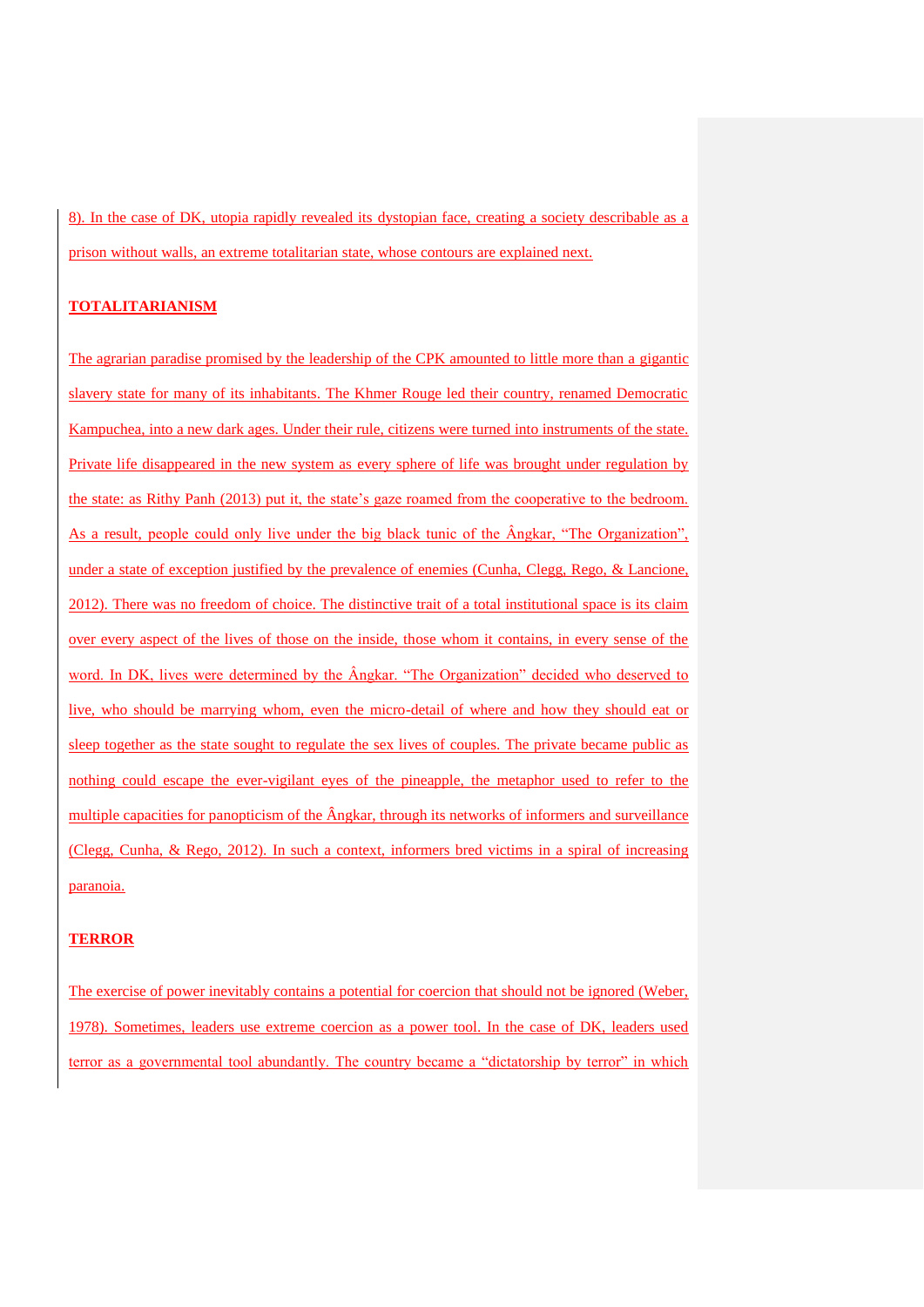"death was everywhere" (Panh, 2013, pp. 110 and 194). States have traditionally been defined by their claims to having a monopoly of violence, a prerogative that the Kampuchean state used without hesitation. Violence was used against those who expressed any signs of misalignment with the status quo. The perfection of utopia admitted no doubt. Presumed enemies of the revolution were potential targets, with the <u>Ângkar not resting in its search for enemies</u>, many of them even inside the ranks: as the cadres put it, it was equally important to fight the enemy in the battlefields as well as in the rice fields (Ea, 2005). The rule of terror resulted in a regime imposed by brute force. Brutality was applied with no parsimony and no hesitation: as the regime defended itself, the policy was that it was better to risk killing the innocent rather than letting the guilty escape.

Violence was a necessary tool to implement the utopian vision. In the initial phases, hard measures were viewed as necessary to eradicate the old habits and to remove the hordes of enemies of the revolution. Power relations between the base people and the hated class enemies were founded on revenge fuelled by the imposition of hardship for the fortunate, who might learn through reeducation. Hard, brutal violence was reserved for all others whose class origins were too impure or who were suspected of being counter-revolutionaries or spies acting against the interests of the comrades.

Implementing utopia became an extreme experiment in leadership by terror (Kets de Vries, 2004). Terror, once unleashed, became a self-fulfilling prophecy. The regime fought to exterminate all forms of dissent and created a chain of terror (Ea, 2005) that extended all over the country, organizing a network of prisons that articulated with death camps, the well-known "killing fields". At the center of such a network was the infamous S-21 prison of Phnom Penh, where some 17,000 people, namely the top cadres who had fallen into disgrace in the eyes of the senior echelons of the movement, were tortured and later executed at the Choueng Ek killing field.

# **Implications for the Study of Evil Leadership**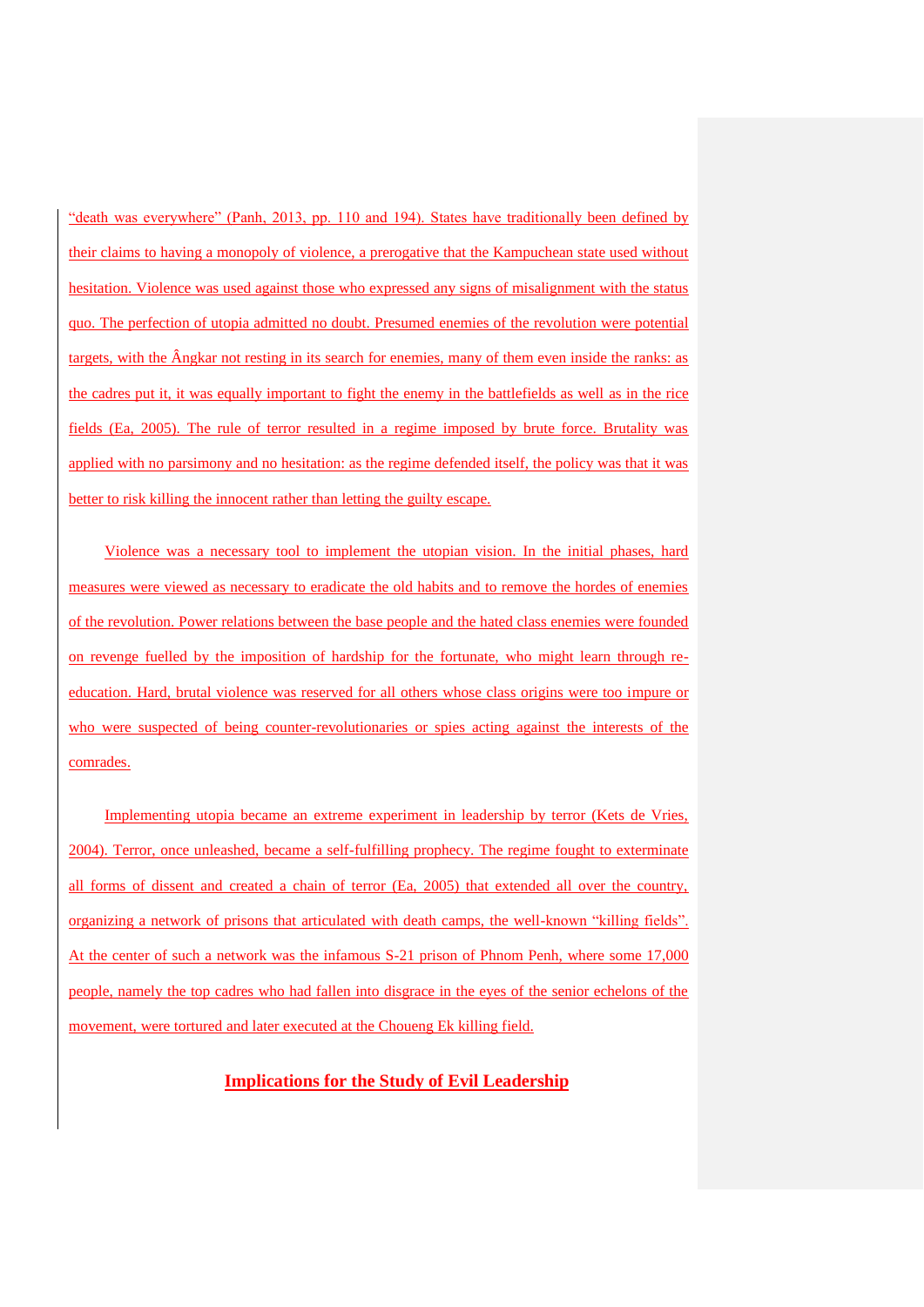What does the case of DK teach about the nature of evil leadership? From the above discussion, a number of lessons can be derived. A first lesson refers to the role of the top leader. The process was directed by a group of leaders (the so-called Upper Brothers) rather than by a charismatic, visionary leader. It would be a mistake to assume that Pol Pot was a charismatic revolutionary hero. Pol Pot was initially described as a mediocre student and as a "self-effacing" man (Short, 2004). In reality, in the initial period of the Khmer Rouge rule, he was not even known to the people. As suggested elsewhere, the leader could be seen as an instrument of history (Cunha, Rego, & Clegg, 2011). Genocidal leadership resulted from the institutional action of a group of co-leaders (the Upper Brothers) rather than from the charismatic powers of one malign person. Once the process was underway Pol Pot emerged as a shadowy leader, rarely seen. Thus, there is a marked contrast with studies of charismatic leaders, such as Hitler. As Kershaw (2000) explains, the ascension of Hitler's German National Socialist Workers' Party is difficult to understand without fully considering the charisma and the rhetorical appeal of the Fuhrer to the masses. In the Nazi case, as charismatic leadership theory predicts (Klein & House, 1995), the leader is a necessary presence in the leadership process. In Kampuchea, Pol Pot was no rabble-rousing charismatic figure but an almost invisible element to the masses.

A second lesson is that, during times of massive upheaval and chaos in which extreme contingencies drive devaluation of existing recipes, people's approval of radical ideas are stimulated. As radical ideas are advanced, their initial acceptance by a strongly ideologically coherent cohort – such as the comrades who emerged from the jungle – functions to allow the institutionalization of perverse relationships between the leader and the led in the absence of any other coherent or valued ideologies (Klein & House, 1995). The utopian world of the Khmer Rouge became viable because the status quo presented itself in the form of very unenviable alternatives: (a) in the cities, the corrupted government of Lon Nol, which had removed Prince Sihanouk, destroying the traditional legitimacy associated in Cambodia with the royalty; (b) in the countryside, the war zones that had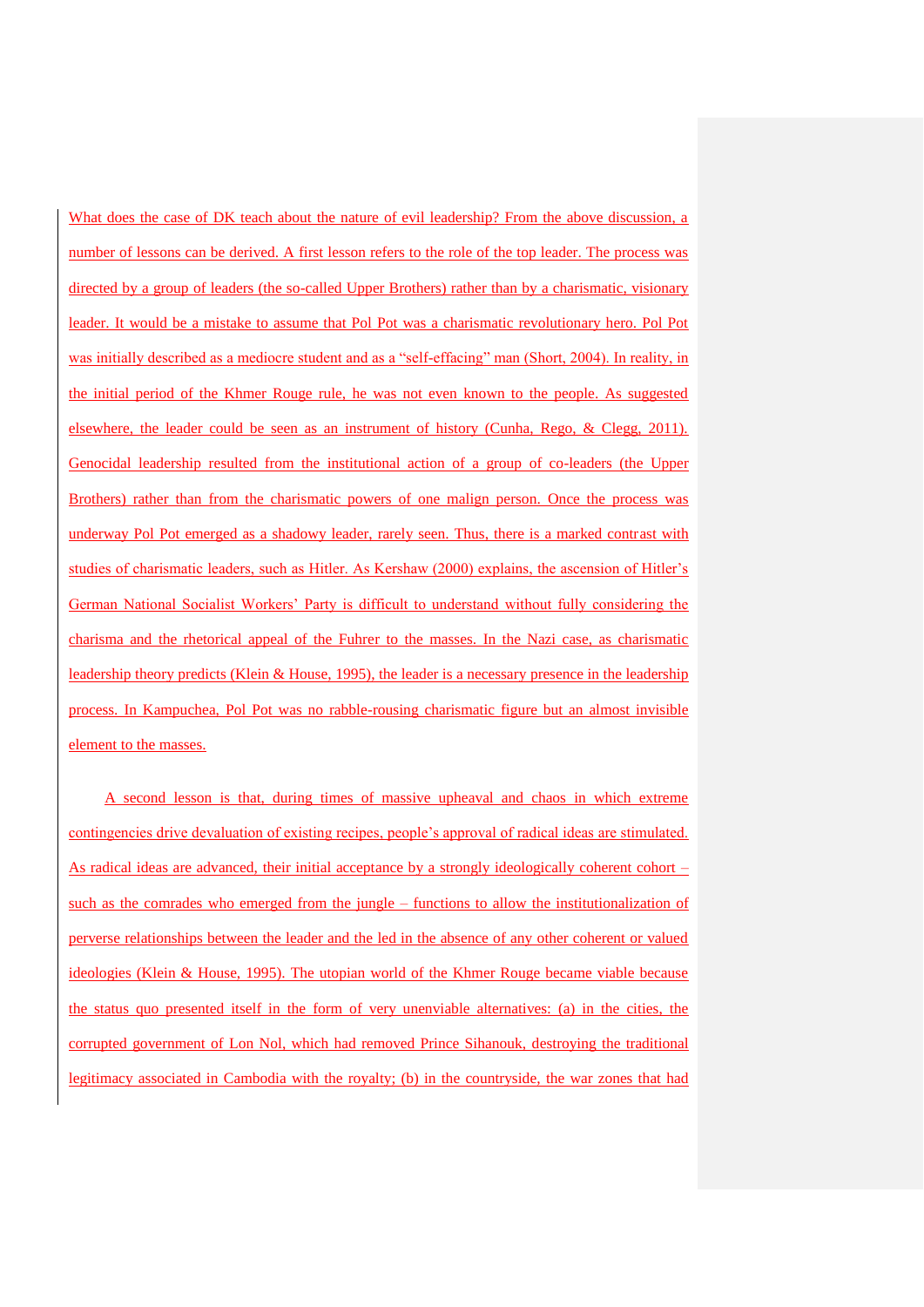imported destruction from a foreign war and wreaked destruction on peasant agrarianism. In extreme cases, the exclusion of past choice creates a void that radicalism can colonize.

In a third lesson, visionaries can become captives of their rhetoric, their utopias, those ideas that they cherish, so defining of their identity that their leadership becomes an exercise in power that preserves the vision against all contingencies. Under such circumstances, being part of a permanently failing ideological program, because of the existence of opponents to it, becomes the best incentive to apply even more of what is failing so that if the vision is not being realized, the project requires the faithful to prove their faith by pushing it harder: more enemies must be found and annihilated. Power relations must be used to do whatever it takes to make the ideological vision become true. The leadership and management literatures tend to emphasize the positive side of vision but there is a dark side. Visions are often more appealing if they favor a clear contrast with what is and dispense contempt for the status quo. Visions can become inflammable ideological material. Being aware of the dangers associated with the promotion of vision is thus necessary in leadership studies. Leaders might actually mean what they say – as the case of Kampuchea indicates – and do whatever it takes to transform vision into reality, be it in Kampuchean Cambodia or some other part of the world. Leaders who strive hard to stay on message are inflexible in being able to refocus when reality confounds their vision: for such commitments it is better to reshape reality without refocusing the vision.

Fourth, once leaders achieve power, their utopias may degenerate into dystopias. Positive talk means little. In Nazi Germany, Hitler was preparing for war while talking about peace (Kershaw, 2000). In Cambodia, the Khmer Rouge army were simultaneously rebelling against injustice and clearing the path to a genocidal state. Utopia is most often a stepping-stone to dystopia.

Fifth, words count. As discussed, good words are not indicators of good deeds. Good talk is cheap and should be received with caution. Some keywords should be viewed as warning signs or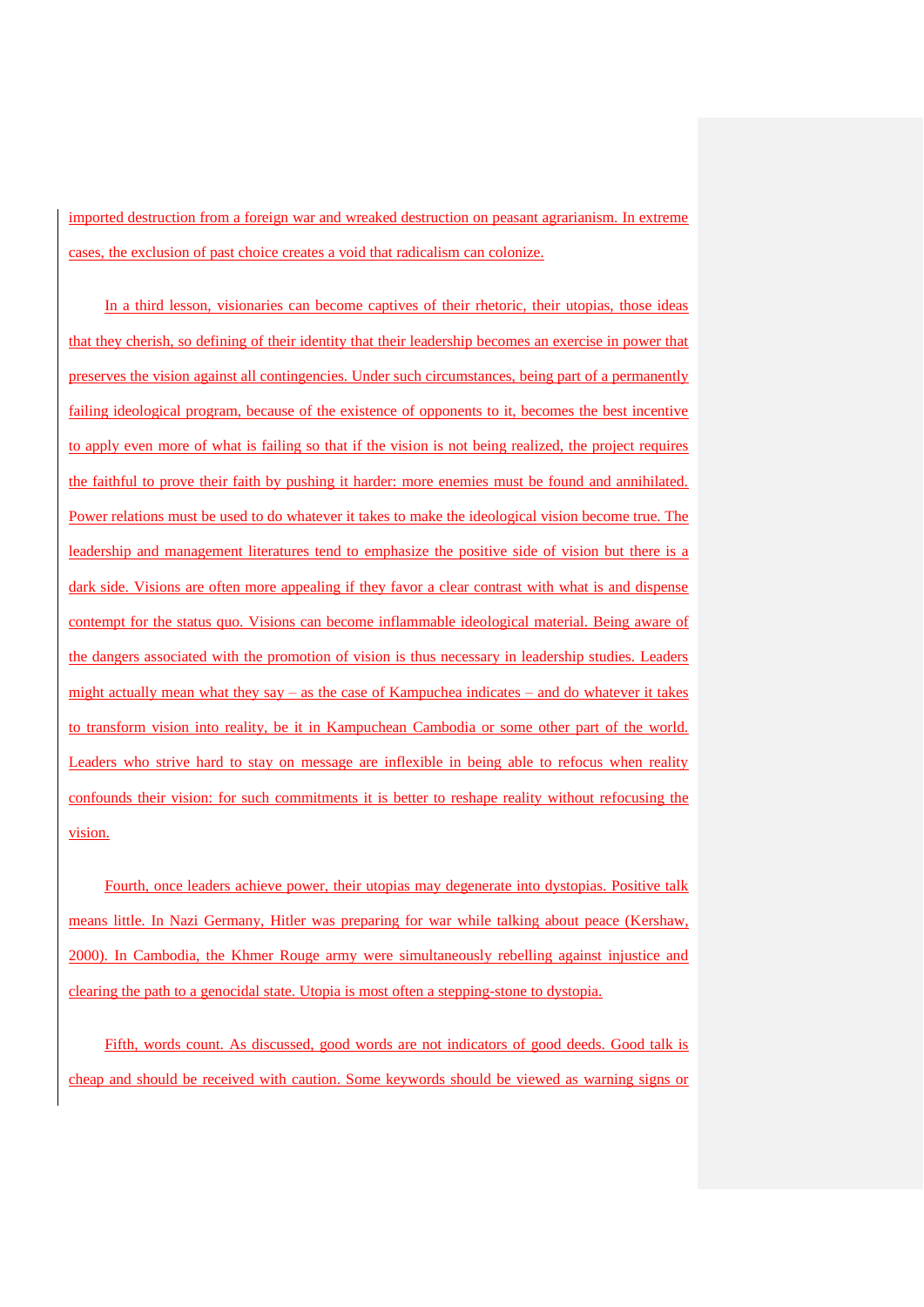exemplars of what Martí and Fernández (2013) called a "camouflage language", the use of euphemisms that hide and soften the intentions behind them. Pol Pot told a Belgian delegation that "We do not have prisons and we do not even use the word prison. Bad elements are sent to farming production" (Ea, 2005, p. 12). These farms were more akin to slaughter stockades. Two categories of words are especially relevant: (1) those that emphasize the *purity* of one's in-group, and (2) those that underline the *impurity* of the out-group. These language imbalances were used abundantly in DK. The peasantry were *pure* whereas the city dwellers, the new people, were *impure*. The latter were then marginalized, animalized and targeted by the former. The stereotyping offered explanation and lent "legitimacy" to inhumanity. Evil leaders use language categorization devices to create the binaries of friends and enemies, compatriots and competitors, and those "with us" or "against us" in precise ways. Learning to detect the language of evil is necessary to break the vicious circle of evil leadership.

Sixth, it may be difficult to learn from the evils of even the recent past. School history textbooks in Cambodia refer only minimally to the Khmer Rouge era. While the 2013 Cambodian election was positive, it was also demonstrative of a fragile state. On the one hand, a democratic election is something to be celebrated *per se*. But on the other hand, the campaign's verbal exchanges suggested that it may be difficult to learn from the evils of the past. One opposition candidate remarked that the Kampuchean genocide was actually a fabrication of the Vietnamese, rather than an historical fact. The target of the accusation was Hun Sen, the country's strongman Prime Minister since 1985, who found refuge in Vietnam during the Khmer Rouge ascendancy (Mehta & Mehta, 2013). Hun Sen was positioned in the narrative as owing allegiance to the enemy Vietnam In anticipated response of his winning, the possibility of a new version of a tyrant regime, a reincarnation of the Khmer Rouge, was advanced as likely if the election delivered the "wrong" results. The heat of political battles is a fertile soil for verbal excess. Leadership that forgets the past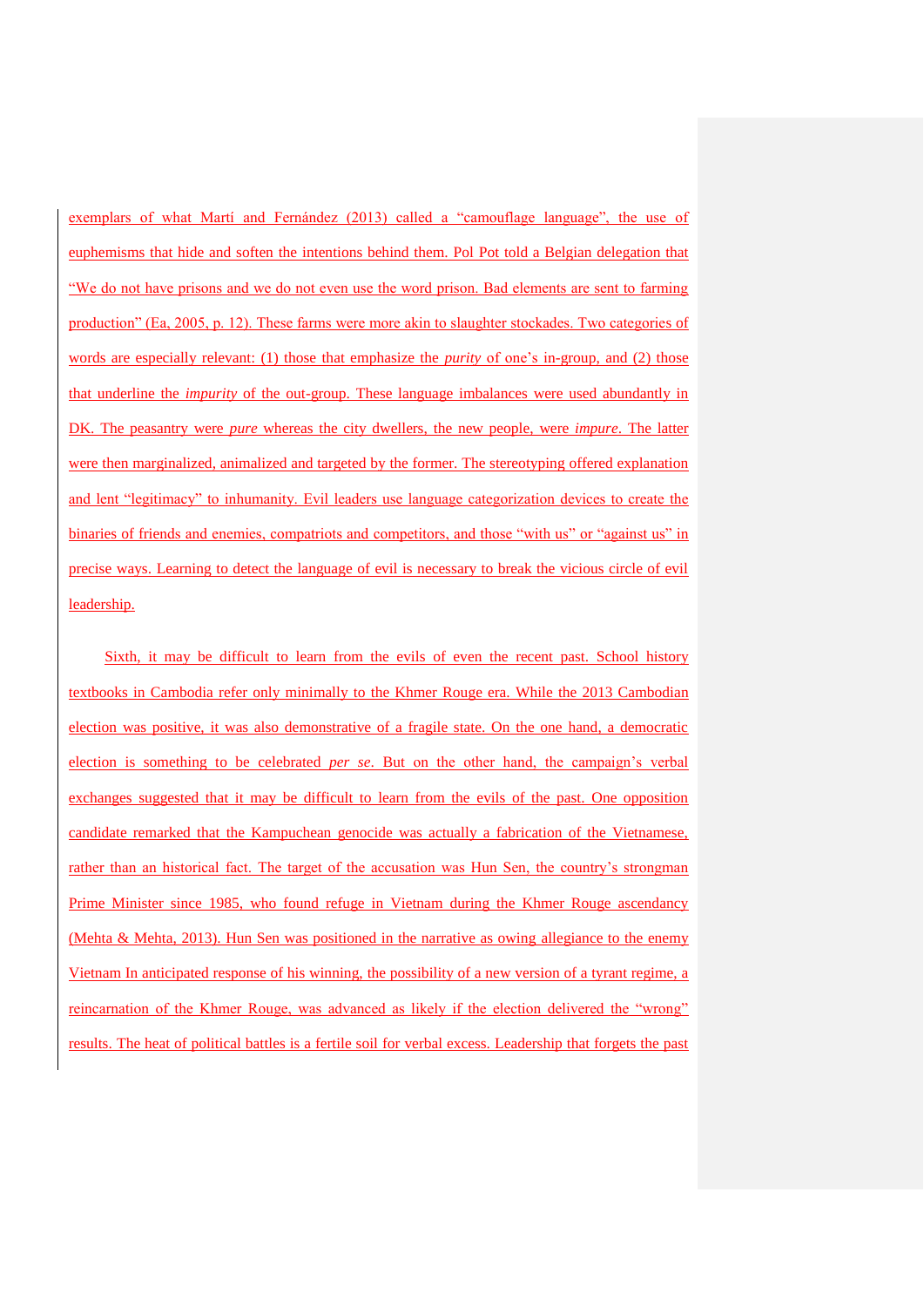or rewrites it contributes to building "historiographical perversions" (Nichanian, 2009). Considering such a risk, how can one develop contra-strategies?

#### **Implications: How to Counter the Institutionalization of Evil?**

Considering the persistence of genocide throughout the ages (Goldhagen, 2009; Volhardt & Bilewicz, 2013), there is no reason to be excessively optimistic about potential remedies but such realistic observation should not be a source of discouragement. As Karl Popper argued "Not only do I hate violence, but I firmly believe that the fight against it is not at all hopeless" (Popper, 1986, p. 3). Humanity has, according to some research, been able to improve its own nature (Pinker, 2011) or at least to use civilization as a process of self-control (Elias, 1982), a finding that suggests that efforts to theorize counter violence is relevant not only on moral but also on practical grounds (Baron-Cohen, 2012). How can the case contribute to the understanding and neutralization of the institutional processes of evil leadership (see table 1 for a summary)?

First, the case suggests that non-charismatic leaders can be at the core of the process of evil leadership, not just charismatic demagogues. Pol Pot, the self-effacing man, led the genocidal state not as a mass manipulator but rather as the central occupant of a network that empowered its representatives to achieve brutalities of several sorts. People who embodied the Ângkar's authority acted on the basis of their mutually agreed license to kill rather than on some emotional resonance coming from the leader. The lack of a charismatic representative should not be taken as an indicator that the process will fail due to the lack of the metaphorical leadership "spark" (Klein & House, 1995). The power to enforce the vision is distributed throughout the system and the led are often active or passive supporters of an evil vision (Kellerman, 2004; Volhardt & Bilewicz, 2013). As the case suggests, collective radicalism can be exacerbated by radical ideas rather than by radical leaders: radical ideas can propagate even without charismatic leaders in a context in which evil is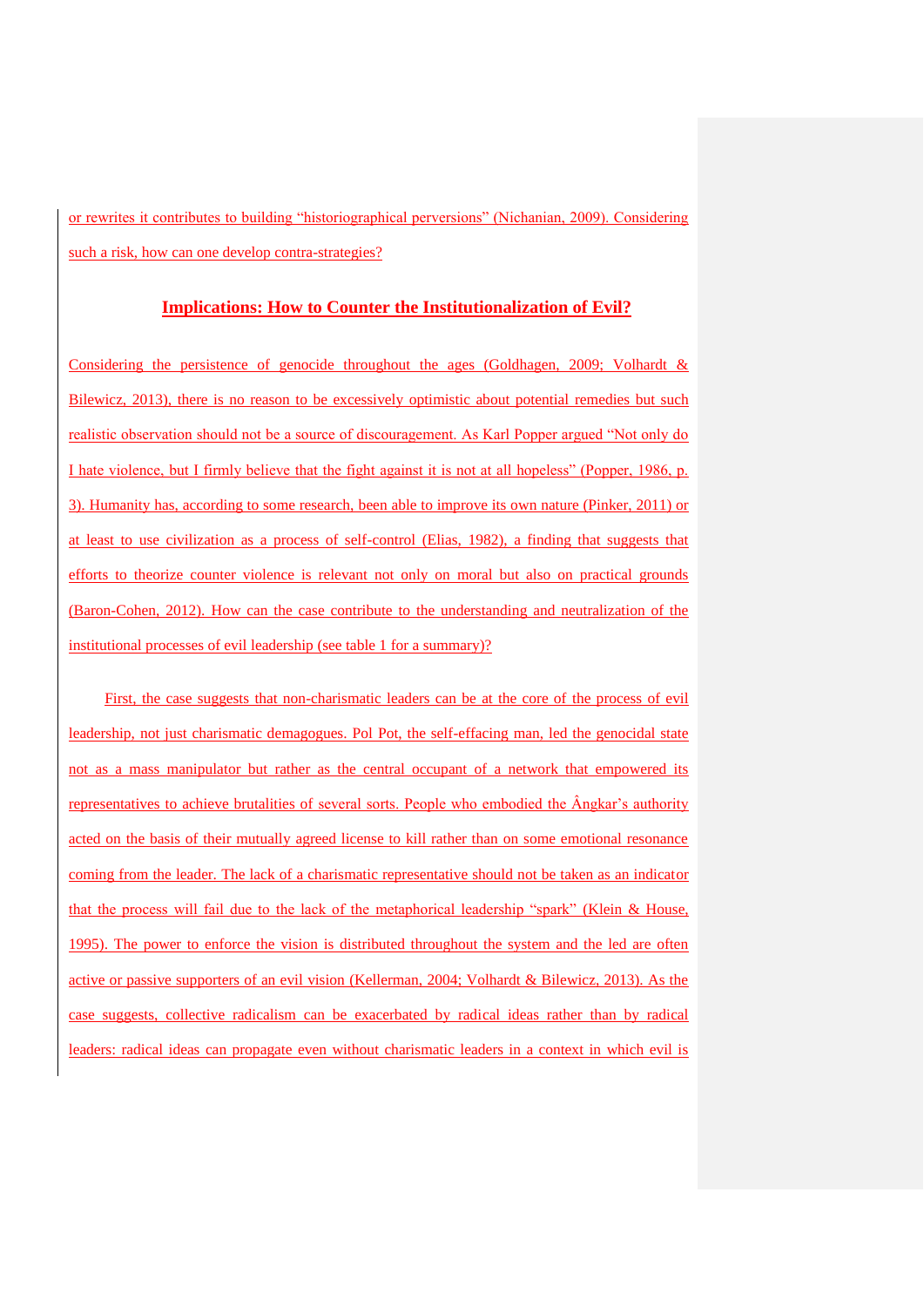more circular and institutionally distributed than it is concentrated in a malign leader (Cunha, Rego & Clegg, 2010).

Second, when, in opposition to other radical ideas and contexts, radical ideas flourish, they can be perceived as acceptable options amongst the polyphony on offer. It took an invading army to dislodge the Khmer Rouge. In less martial and more civil circumstances, when leaders lead by exclusion, they instigate the radicalization of those excluded who have nothing to lose. To counter evil and exclusionary leadership, short of invasion from outside, organizations need to develop appreciation for tempered radicalism (Meyerson & Scully, 1995). Often this will entail the dramatic overthrow of a hated leader, whether by popular revolt, *coup d'état*, or invasion. In more organizationally 'normal' terms we might think of these as industrial action, a board coup, or a takeover. Tempered radicalism means giving voice and being inclusive. Developing a counter to the institutionalization of evil leadership thus means leading by inclusion, offering space for dissent, attacking inequality and exclusion, increasing the leader's legitimacy and effective power (Tyler, 2006) by building legitimacy rooted in popular support.

Third, utopian ideas are both powerful and dangerous. Without checks, balances and limits on power's concentration, the unfolding of utopian processes by those who assume power is not easily countered, especially where "power grows out of the barrel of a gun", to recall one of Chairman Mao's famous phrases. Kampuchean history shows that utopian ideals rapidly turned into practical dystopia. People in Phnom Penh quickly realized that something strange was happening on the way to utopia, when the Khmer Rouge seized the capital. As Rithy Panh explains (Panh, 2013, p. 28):

> "Many books declare that Phnom Penh joyously celebrated the arrival of the revolutionaries. I recall instead feverishness, disquiet, a sort of anguished fear of the unknown. And I don't remember any scenes of fraternization. What surprised us was that the revolutionaries didn't smile. They kept us at a distance, coldly. I quickly noticed the looks in their eyes, their clenched jaws, their fingers on their triggers. I was frightened by that first encounter, by the entire absence of feeling."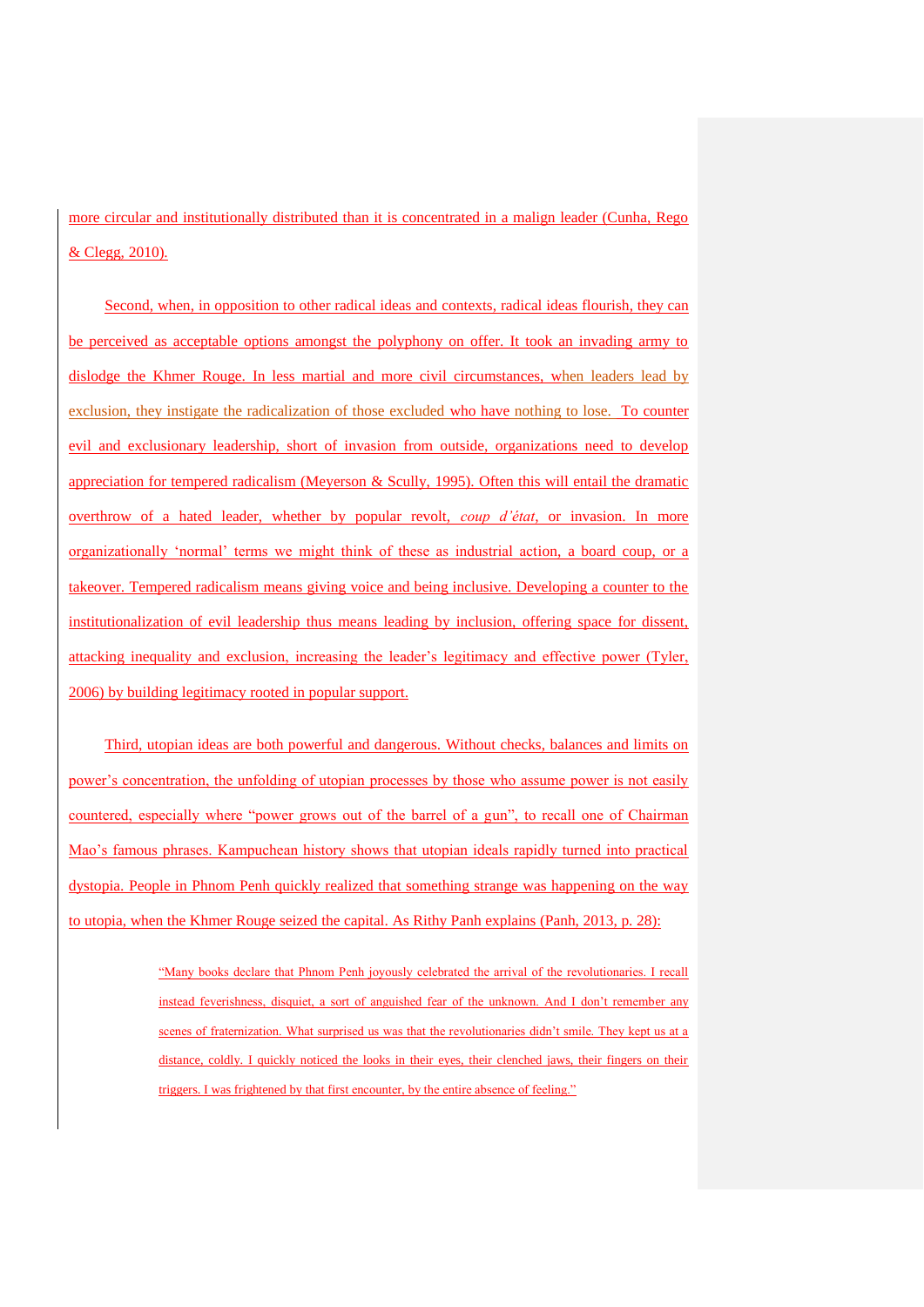Fourth, there are institutional alternatives to utopian change: incrementalism changes things by trial and error. It assumes that all solutions are potentially fallible and their espousal requires humility and moderation rather than hubris and contempt. Popper formulated such tension in terms of the opposition of revisable plans and utopian blueprints. Institutional incrementalism offers a way forward for positive social change. Incrementalists reject untested master plans, grandiose visions, and infallible *Führers*. They instead defend a "satisficing" conception of organizational change where strategic intentions, realistic visions and limited leaders proceed through small, iterative moves (Braybrooke & Lindblom, 1963). Whereas incrementalism favors competition between alternatives and a trial-and-error approach to social change, utopia refers to the exclusion of alternatives. Utopia reflects the aesthetics of perfection, whereas incrementalism appreciates the aesthetics of imperfection. Incrementalist solutions are more humane, allowing space for people to be more aware of their flaws and limitations. Utopian thinking, in turn, is more vulnerable to capture by the perfection of its grandiose creations and more able to deny their flaws and limits or the limited ability of the people charged with their delivery. Considering the above, evil in leadership resides in institutional intolerance of opposition, disregard for the weak, as well as the presence of contempt in the make-up of the emotional repertoires encouraged.

Fifth: words are revealing. Special attention should thus be given to the presence of some specific keywords in a leadership discourse. References to the purity of some and the impurity of others, expressions that suggest the dehumanization or the creation of stereotyped visions of the outgroup, namely expressions that dehumanize members or make stereotypical representations, are all negative symptoms. These can go in parallel with the creation of expressions of collective narcissism on the part of the in-group. Evil intentions are transmitted and assisted by words that divide, dehumanize and diminish. A recent example is that of the Korean Central News Agency, a North Korean state media outlet, whose spokesperson for the Committee for the Peaceful Reunification of Korea, offered the following tirade to Park Geun-hye, South Korea's president, calling her a "dirty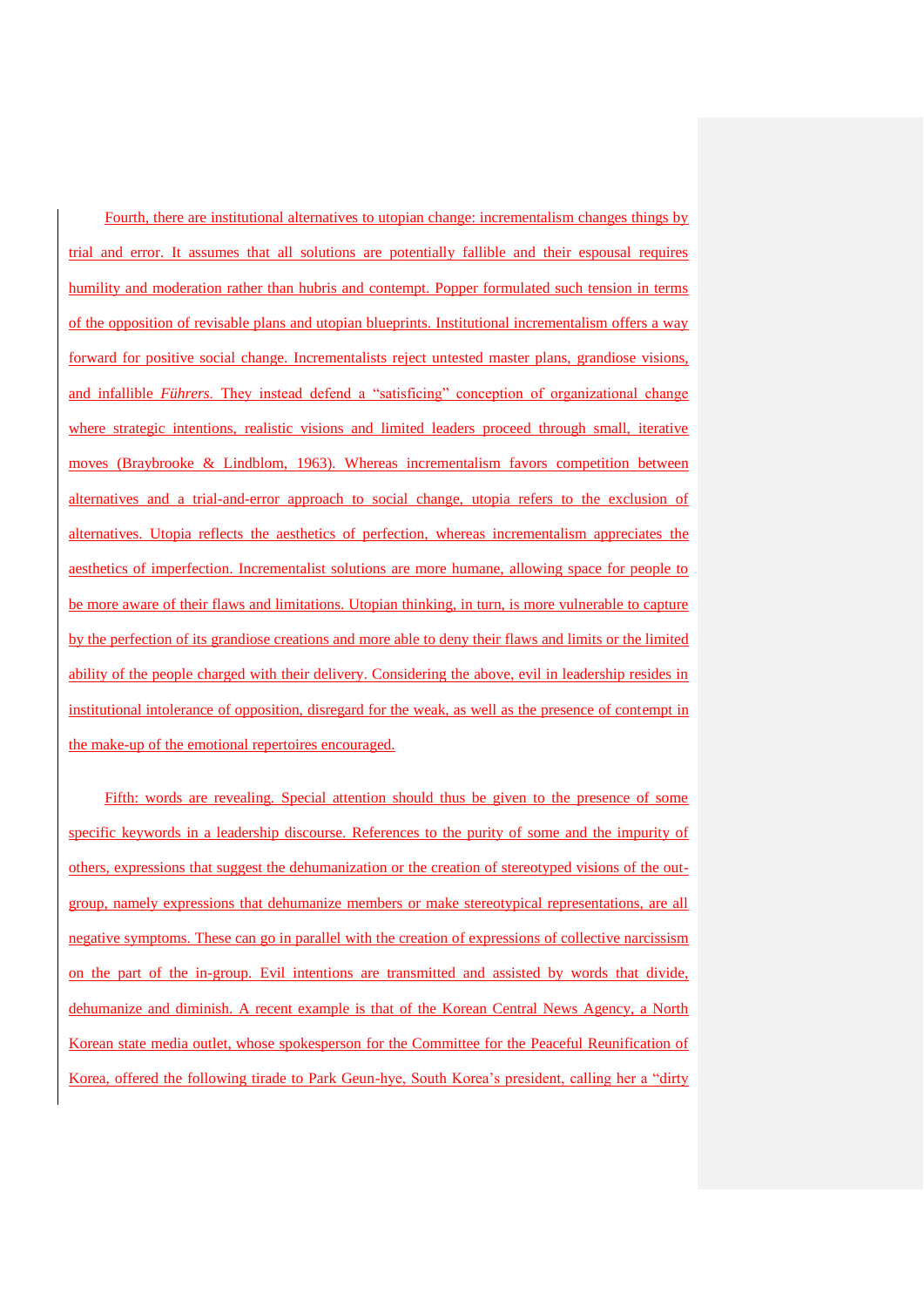comfort woman for the US and despicable prostitute selling off the nation"; *The Economist*, 2014, p. 50). Finding toxic *mots* in a leader's discourse reflects ideas circulating and opens windows on leadership thinking.

Sixth, a necessary obligation for leadership researchers is to reflect on tragic events, study bad leadership, and explain how people animalize the "Other" in ways that institutionalize genocidal behaviors. There is too much accentuation of the positive in the field, as Alvesson (1996) suggests. The present article supports previous calls for more attention being paid to misleaders and the histories they tell (Gini & Green, 2012; Mohr, 2013). As is frequently remarked, the risk of forgetting what one can learn from the past is that one might repeat its egregious errors yet again. Forgetfulness of a world gone wrong is not to be encouraged: leaders and leadership studies need to learn that learning from the negative is as important as learning from the positive. They also need to know that leadership is a broad field  $-$  it is not just a matter of traits or situational contingencies in empirical studies performed cross-sectionally, but a matter of learning from history and institutions – the grotesque as much as the glorious.

#### Table 1 about here

#### **Conclusion**

Only to celebrate research recounting the positive in leadership is entirely explicable but extremely unbalanced. The current emphasis on a positive organizational scholarship should be balanced by attention to evil organization studies. Much more needs to be known about what makes for evil as well as for good. There are few worse cases than the systematic leadership of genocide, a phenomenon that constitutes a class of its own. Instead of ignoring genocide (Clegg, 2006), organizational researchers should thus strive to impede the propensity for some pasts to repeat themselves, in different places, with different victims but displaying the same traces of extreme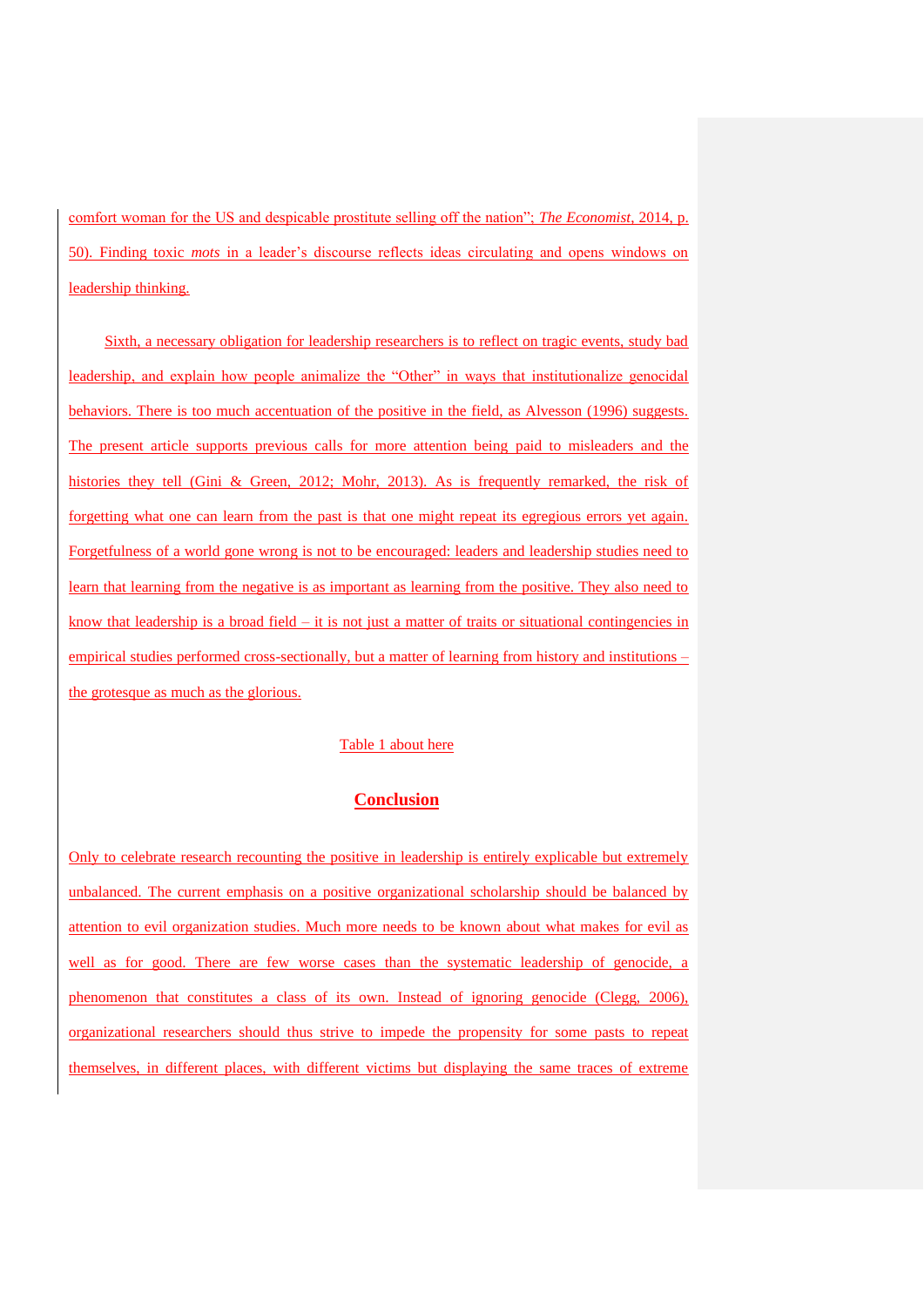human suffering. By doing so, the article has responded to calls for more discussion on evil leadership (Gini & Green, 2012; Mohr, 2013) as a form of tyranny, analyzing the case of Pol Pot and the DK regime as an extreme institutional setting for studying the process. The case offers some institutional indicators that facilitate the identification of potential evil in leadership: (a) a utopian vision for the future, (b) the exclusionary logic associated with the vision, (c) a moral façade, (d) the use of diminishing language to describe the excluded, categorization and separation activities, (e) the lack of institutional checks and balances, and (f) a lack of transparency about the leadership. All these elements were present in the Khmer Rouge regime (as they are, nowadays, in ISIS). The final conclusion is that the first of all evils resides in the attempts by some to impose their views on others of what happiness should mean for all, of what the real interest of the other are, even against their preferences (Clegg, 1989). Managing against evil is an exercise in human and organizational polyphony (Kornberger, Clegg, & Carter, 2006), positing the rights of plurality and dissent as the highest form of defense against totalitarian forms of harmony.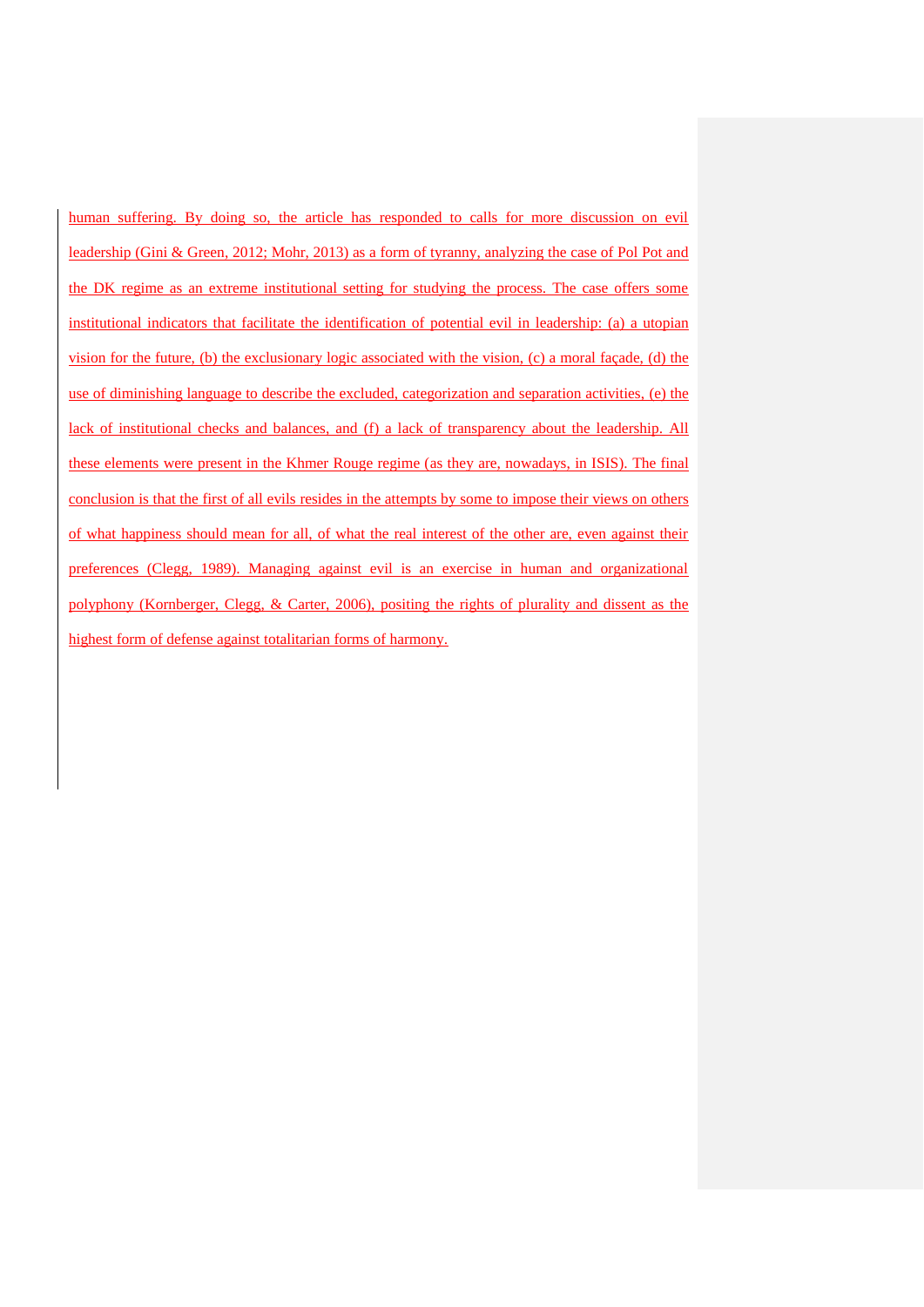#### **References**

Aasland, M.S., Skogstad, A., Notelaers, G., Nielsen, M.B., & Einarsen, S. (2010). The prevalence of destructive leadership behavior. *British Journal of Management, 21*(2), 438-452.

Alvesson, M. (1996). Leadership studies: From procedure and abstraction to reflexivity and situation. *Leadership Quarterly, 7*(4), 455-485.

Baron-Cohen, S. (2012). *Zero degrees of empathy: A new theory of human cruelty*. London: Penguin.

Braybrooke, D. & Lindblom, C.E. (1963). *A strategy of decision*. New York: Free Press.

Brill, P. & Sloan, K. (2011). Peak performance for the political leader. *Journal of Leadership Studies, 5*(1), 76-83.

Brools, D. (2014). The revolt of the weak. *The New York Times*, September 1 (available at http://www.nytimes.com/2014/09/02/opinion/david-brooks-the-revolt-of-the-weak.html? r=0; accessed 03.02.15).

Burnette, J.L., Pollack, J.M., & Forsyth, D.R. (2011). Leadership in extreme contexts: A groupthink analysis of the May 1996 Mount Everest disaster. *Journal of Leadership Studies, 4*(4), 29-40.

Clegg, S. R. (1989) *Frameworks of Power*. London: Sage.

Clegg, S. (2006). Why is organization theory so ignorant? *Journal of Management Inquiry, 15*, 426- 430.

Clegg, S., Cunha, M.P. & Rego, A. (2012). The theory and practice of utopia in a total institution: The pineapple panopticon. *Organization Studies, 33*(12), 1735-1757.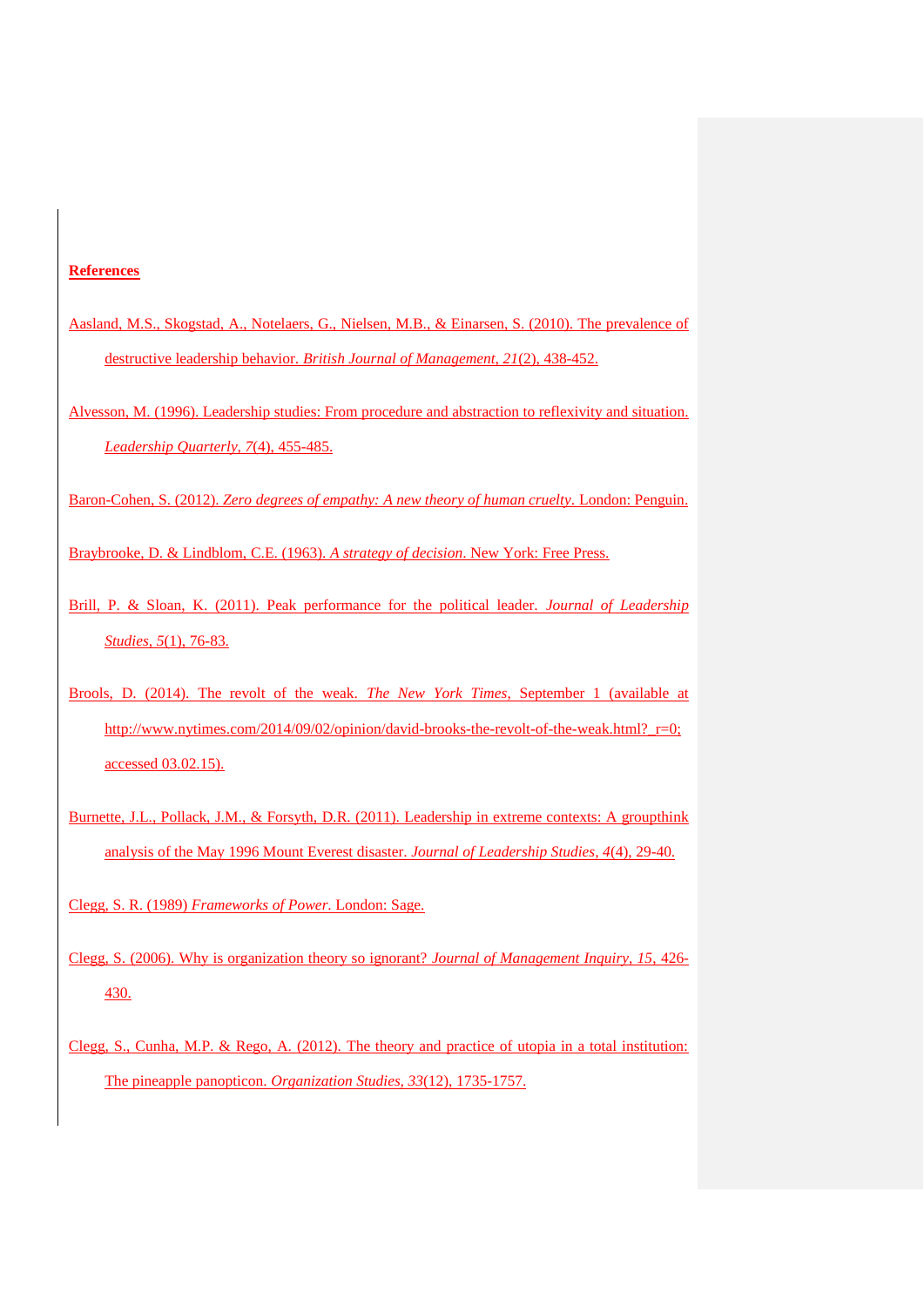- Cunha, M.P., Clegg, S., Rego, A. & Lancione, M. (2012). The Organization (Ângkar) as a state of exception: The case of the S-21 extermination camp, Phnom Penh. *Journal of Political Power, 5*(2), 279-299.
- Cunha, M.P., Clegg, S., Rego, A. & Gabriel, Y. (2014). Evil organization studies: On genocide, culture and organization. Call for papers. *Culture and Organization*, 20(5), 450-452.

Cunha, M.P., Rego, A. & Clegg, S.R. (2010). Obedience and evil: From Milgram and Kampuchea to normal organizations. *Journal of Business Ethics, 97*(2), 291-309.

Cunha, M.P., Rego, A. & Clegg, S.R. (2011). Pol Pot, alias Brother Number One: Leaders as instruments of history. *Management & Organizational History, 6*(3), 268-286.

Ea, M.-T. (2005). *The chain of terror: The Khmer Rouge southwest zone*. Phnom Penh: DCCAM.

Ea, M.T. & Sim, S. (2001). *Victims and perpetrators? Testimony of Young Khmer Rouge soldiers*. Documentation Center of Cambodia, Phnom Penh.

Einarsen, S., Aasland, M. S. & Skogstad, A. (2007). Destructive leadership behavior: A definition and conceptual model. *The Leadership Quarterly*, *18*(3), 207-216.

Elias, N. (1982). *The civilizing process*. New York: Pantheon.

Flyvbjerg, B. (2006). Five mis-understandings about case study research. *Qualitative Inquiry*, *12*(2), 219-245.

Gini, A. & Green, R.M. (2012). Bad leaders/misleaders. *Business and Society Review, 117*(2), 143- 154.

Goldhagen, D.J. (2009). *Worse than war*. New York: Public Affairs.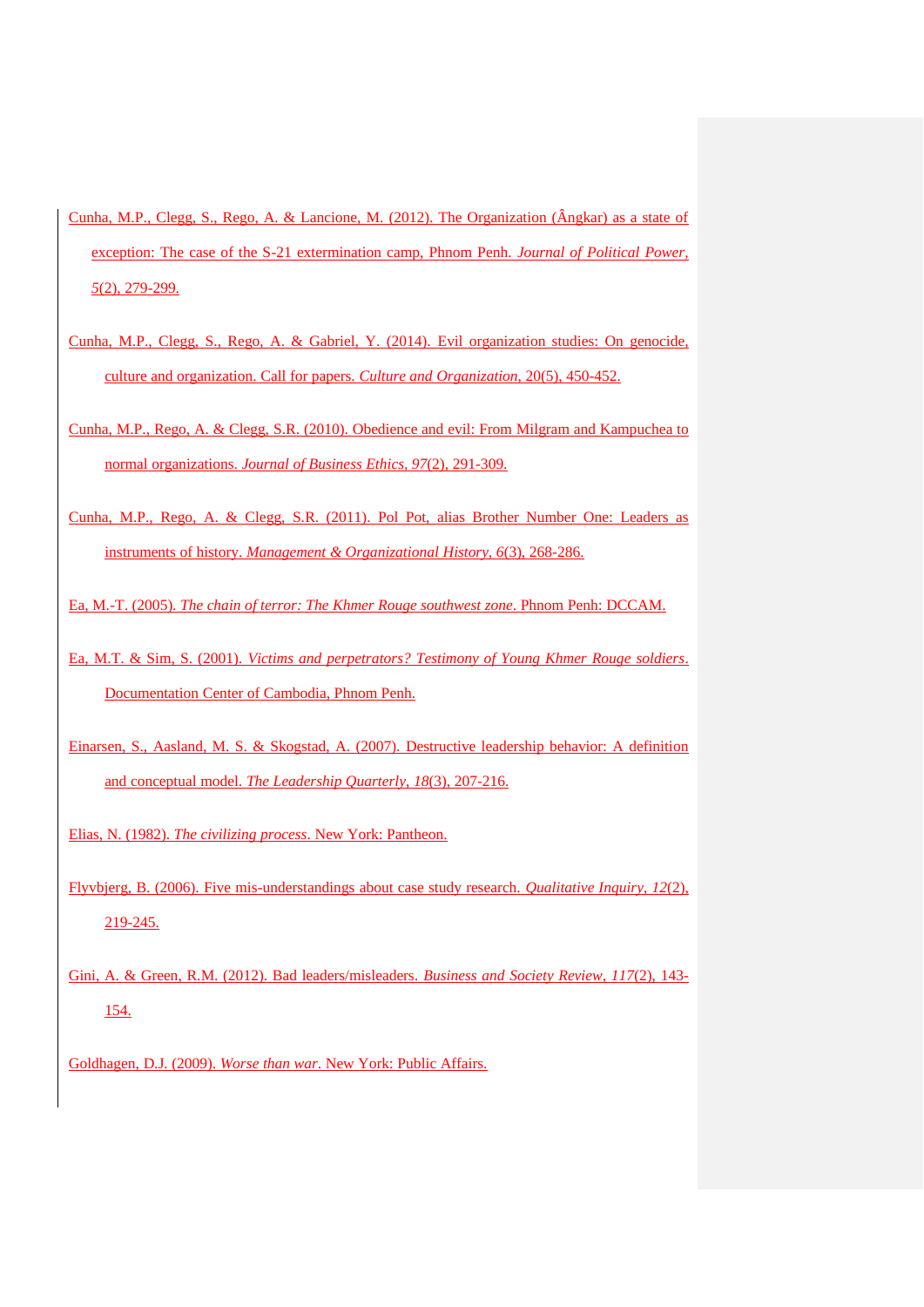Hinton, A.L. (2005). *Why do they kill?* Berkeley, CA: University of California Press.

Hvistendahl, M. (2012). Roots of empire. *Science*, *337*(6102), 1596-1599.

Kellerman, B. (2004). *Bad leadership*. Boston, MA: Harvard Business School Press.

Krasikova, D. V., Green, S. G., & LeBreton, J.M. (2013). Destructive leadership: A theoretical review, integration, and future research agenda. *Journal of Management, 39*(5), 1308-1338.

Keough, D. R. (2008). *The ten commandments for business failure*. New York: Penguin.

Kershaw, I. (2000). *Hitler, 1936-1945: Nemesis*. London: Penguin.

Kets de Vries, M.F.R. (2004). *Lessons on leadership by terror: Finding Shaka Zulu in the Attic*. Cheltenham: Edward Elgar.

Kiernan, B. (2004). *How Pol Pot came to power*. New Haven, CT: Yale University Press.

Kiernan, B. (2008). *The Pol Pot regime* (3<sup>rd</sup>ed). New Haven, CT: Yale University Press.

Klein, K.J. & House, R.J. (1995). On fire: Charismatic leadership and levels of analysis. *The Leadership Quarterly, 6*(2), 183-198.

Kornberger, M., Clegg, S.R., & Carter, C. (2006). Rethinking the polyphonic organization: managing as discursive practice. *Scandinavian Journal of Management, 22*(1), 3-30.

Lucas, K., Kang, D., & Li, Z. (2013). Workplace dignity in a total institution: Examining the experiences of Foxconn's migrant workforce. *Journal of Business Ethics, 114*(1), 91-106.

Martí, I. & Fernández, P. (2013). The institutional work of oppression and resistance: Learning from the Holocaust. *Organization Studies, 34*(8), 1195-1223.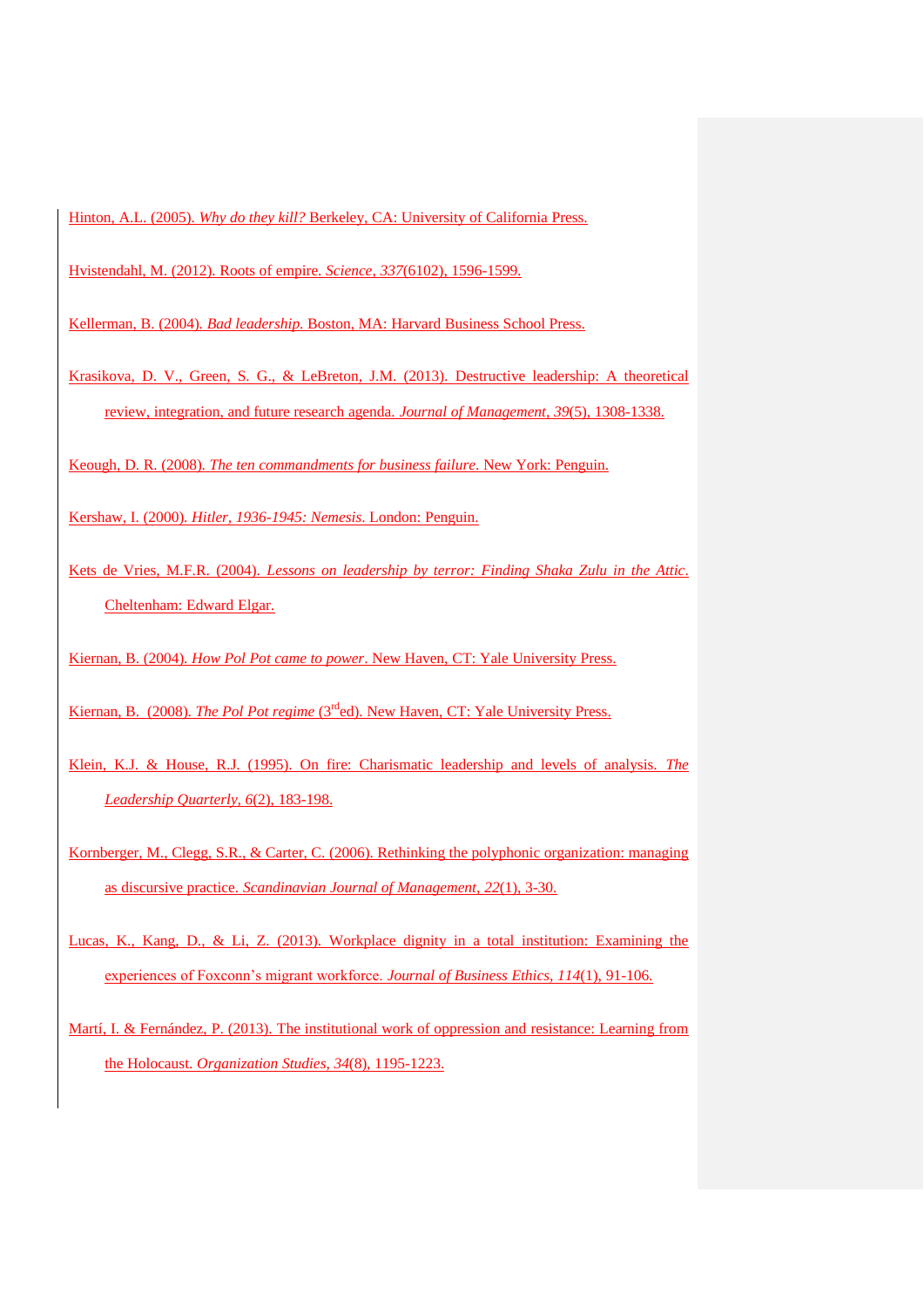Mehta, H.C. & Mehta, J.B. (2013). *Strongman: The extraordinary life of Hun Sen*. Singapore: Marshall Cavendish.

Meyerson, D. & Scully, M. (1995). Tempered radicalism and the politics of ambivalence and change. *Organization Science, 6,* 585-600.

Mohr, J.M. (2013). Wolf in sheep's clothing: Harmful leadership with a moral façade. *Journal of Leadership Studies, 7*(1), 18-32.

Nichanian, M. (2009). *Historiographic perversion*. New York: Columbia University Press.

Owen, T. & Kiernan, B. (2006). *Bombs over Cambodia*. The Walrus, Yale University (available at http://www.yale.edu/cgp/Walrus\_CambodiaBombing\_OCT06.pdf, accessed 20.09.13).

Owens, P.B., Su, Y., & Snow, D.A. (2013). Social scientific inquiry into genocide and mass killing: From unitary outcome to complex process. *Annual Review of Sociology, 39*, 69-84.

Panh, R. (2013). *The elimination: A survivor of the Khmer Rouge confronts his past and the commandant of the killing fields*. London: Crekenwell.

Perruci, G. and McManus, R.M. (2013). The state of leadership studies. *Journal of Leadership Studies, 6*(3), 49-54.

Pinker, S. (2011). *The better angels of our nature: The decline of violence in history and its causes*. London: Allen Lane.

Popper, K. R. (1986). Utopia and violence. *World Affairs*, 149(1): 3-9; extracted from Popper, K. 1963. *Conjectures and refutations*: *The growth of scientific knowledge*. London: Routledge.

**Formatted:** Underline color: Auto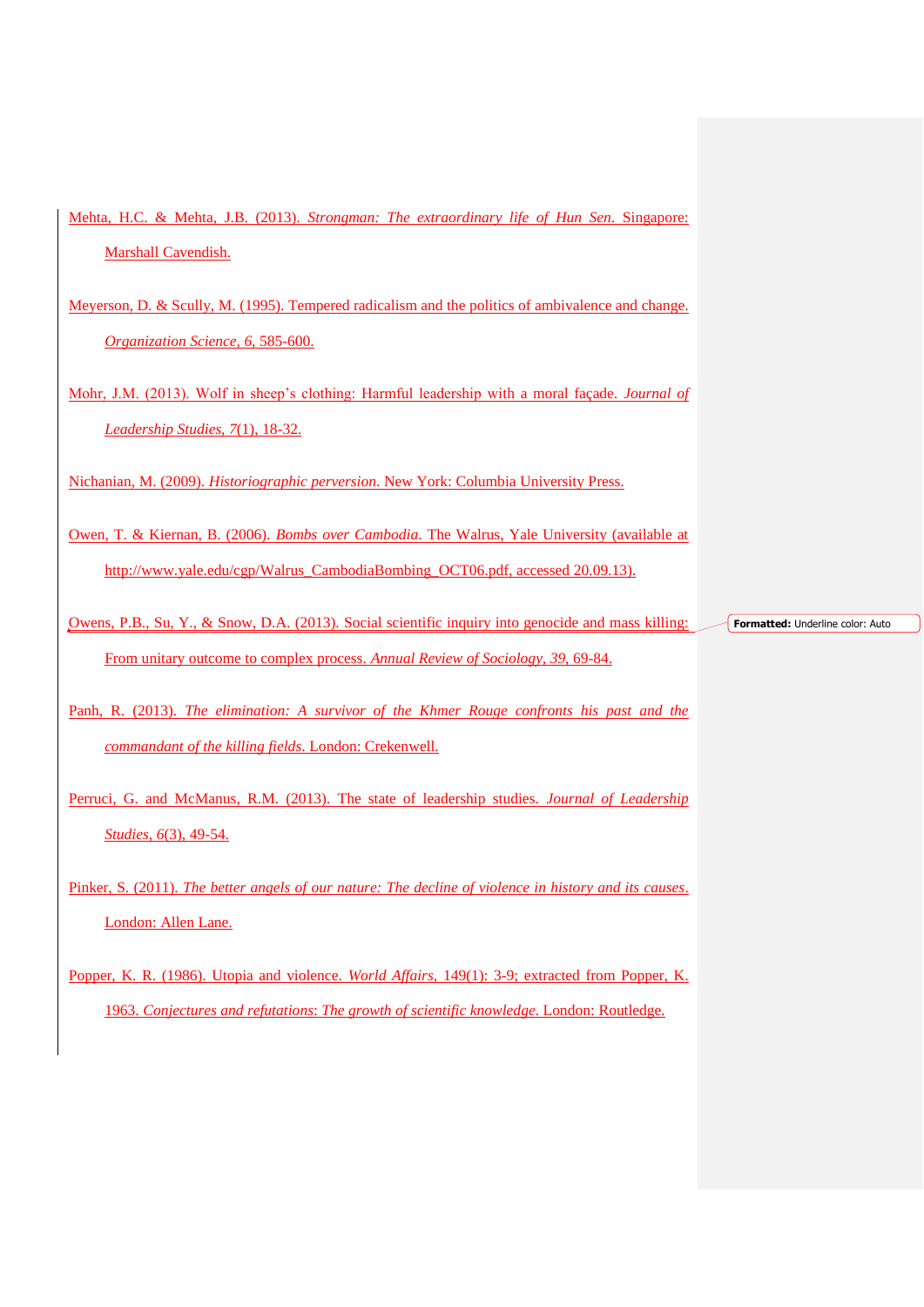Shakespeare, N. (2013). Beyond the killing fields. *The Economist: Intelligent Life*, January-February, 54-69 (available at http://moreintelligentlife.com/content/places/nicholas-shakespeare/beyondkilling-fields?page=full, accessed on 20,09.13).

Short, P. (2004). *Pol Pot: The history of a nightmare*. London: John Murray.

Stokes, P. & Gabriel, Y. (2010). Engaging with genocide: The challenge for organization and management studies. *Organization, 17*(4), 461-480.

The Economist (2014). Daydream believers. *The Economist,* May 3rd, 50.

Tyler, T. (2006). *Why people obey the law*. Princeton, NJ: Princeton University Press.

Volhardt, J. R. & & Bilewicz, M. (2013). After the genocide: Psychological perspectives on victim, bystander, and perpetrator groups. *Journal of Social Issues*, *69*(1), 1-15.

Weber, M. (1978). *Economy and society*. Berkeley, CA: University of California Press.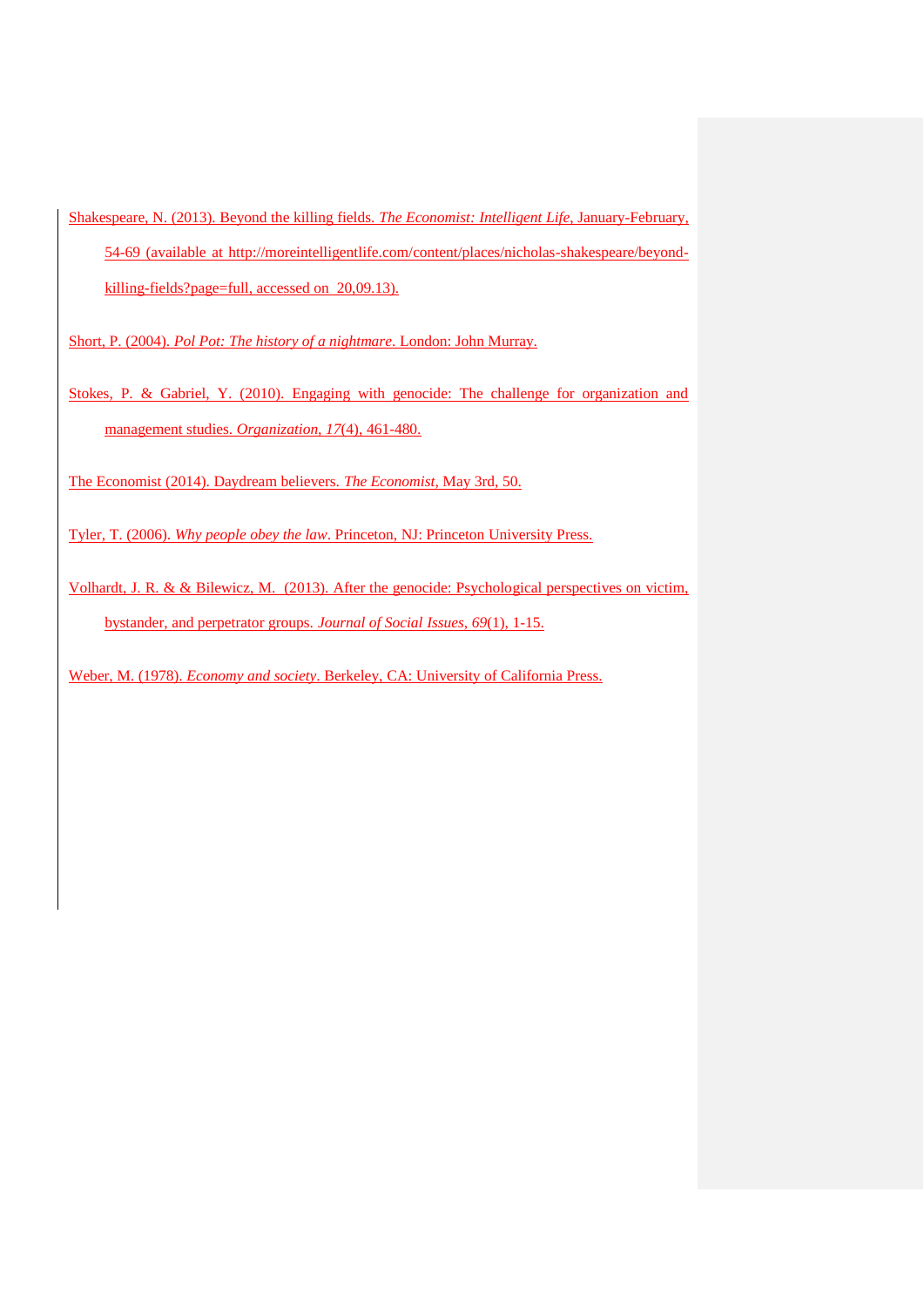| <b>Years</b> | <b>Saloth Sar alias Pol Pot and Cambodia</b>                                                                                                            |
|--------------|---------------------------------------------------------------------------------------------------------------------------------------------------------|
| 1863-1953    | • French protectorate.                                                                                                                                  |
| 1920s        | • Born in the French protectorate of Cambodia in 1925.                                                                                                  |
| 1940's       | • Arrives to Paris in September 1949.                                                                                                                   |
| 1950's       | • 1953: King (later prince) Sihanouk gains independence.                                                                                                |
|              | • Sâr approaches the Communists in France. Meets members of the future dome of the DK<br>regime.                                                        |
|              | • Joins the French Communist Party in 1952. In 1953 returns to Phnom Penh and joins the<br>ICP.                                                         |
|              | • Starts career as teacher.                                                                                                                             |
|              | • Marries Khieu Ponnary and works as communist militant in clandestinity.                                                                               |
| 1960's       | • A list of "Reds" is published by government in 1963.                                                                                                  |
|              | • Sâr and others flee to Eastern Cambodia.                                                                                                              |
|              | • Peasant revolt against Sihanouk.                                                                                                                      |
|              | • Visits Hanoi.                                                                                                                                         |
| 1970's       | • Sâr reaches agreement with Sihanouk to fight the Lon Nol pro-American regime.                                                                         |
|              | • 1970: Khmer Republic regime.                                                                                                                          |
|              | • 1970-1975: Civil war.                                                                                                                                 |
|              | • CPK forces gain combat experience.                                                                                                                    |
|              | • In 1973 US bombs CPK positions, causing thousands of civilian casualties.                                                                             |
|              | • Lon Nol regime collapses and CPK takes Phnom Penh in 1974.<br>• Purges start inside Cambodia and hostilities with Vietnam intensify in December 1978. |
|              | • Phnom Penh falls to the Vietnamese in 1979.                                                                                                           |
|              |                                                                                                                                                         |
| 1980s        | • Hun Sen becomes prime minister.                                                                                                                       |
| 1990's       | • US Congress signs Cambodian Genocide Justice act into law.                                                                                            |
|              | • 1993: Sihanouk returns to throne.                                                                                                                     |
|              | • 1998: Pol Pot's death.                                                                                                                                |